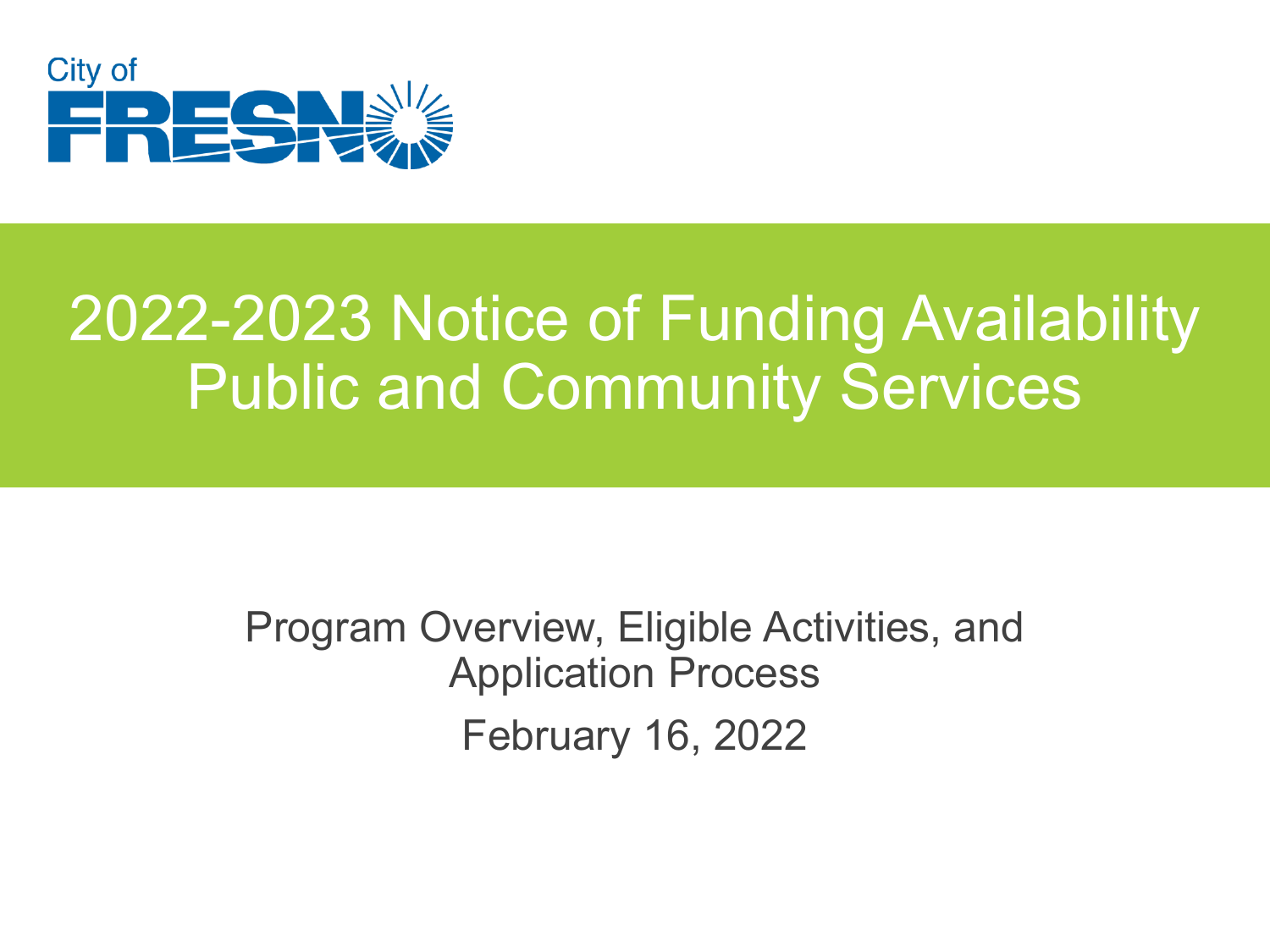#### Introductions

**Philip Skei** Assistant Director, Planning Department

**Karen Jenks** Manager, Housing and Community Development

**Daniel Montiel** Business Manager, Housing and Community Development

**Erika Lopez** Senior Management Analyst, Homeless and Homelessness Prevention

**Kimberly Archie** Senior Management Analyst, Public and Community Services

**Austin Robinson** Contract Compliance Officer, Housing and Community Development

**Brandon Sisk** Senior Management Analyst, Housing and Community Development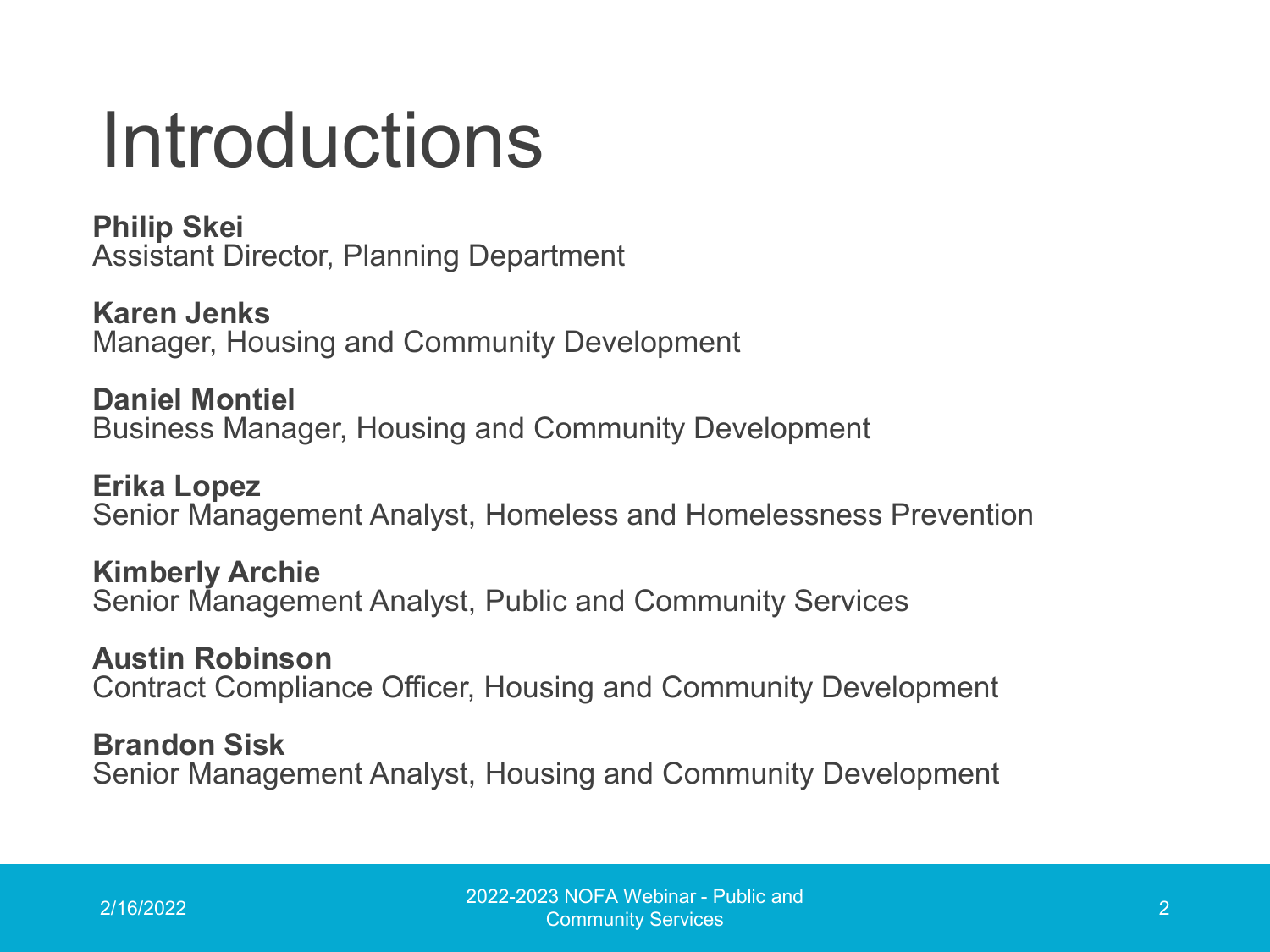### Agenda

NOFA Process & Consolidated Plan

Program Overview

Eligible Activities & Costs

Documentation & Monitoring

Application Process

Q&A

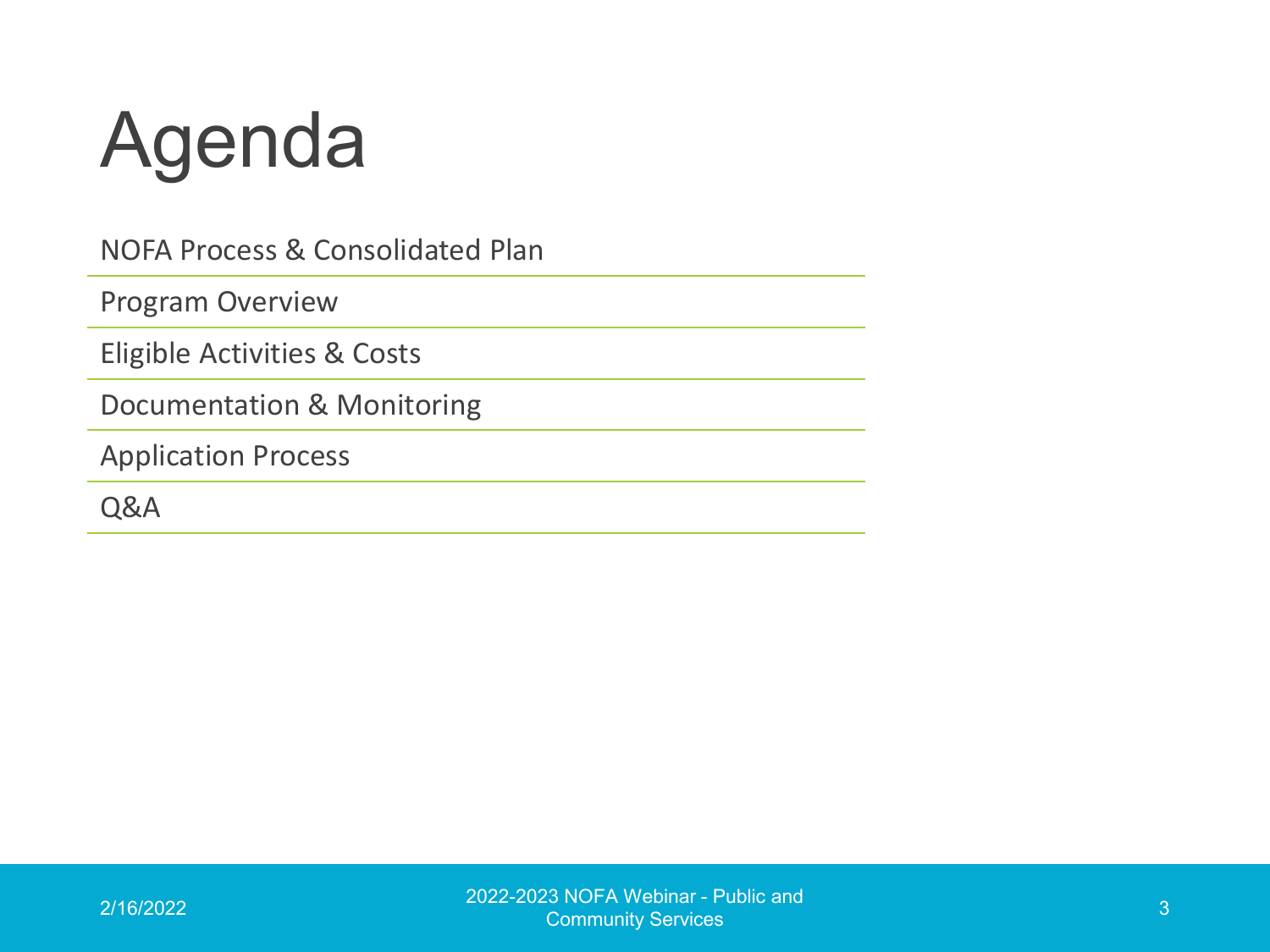# NOFA Process & Consolidated Plan

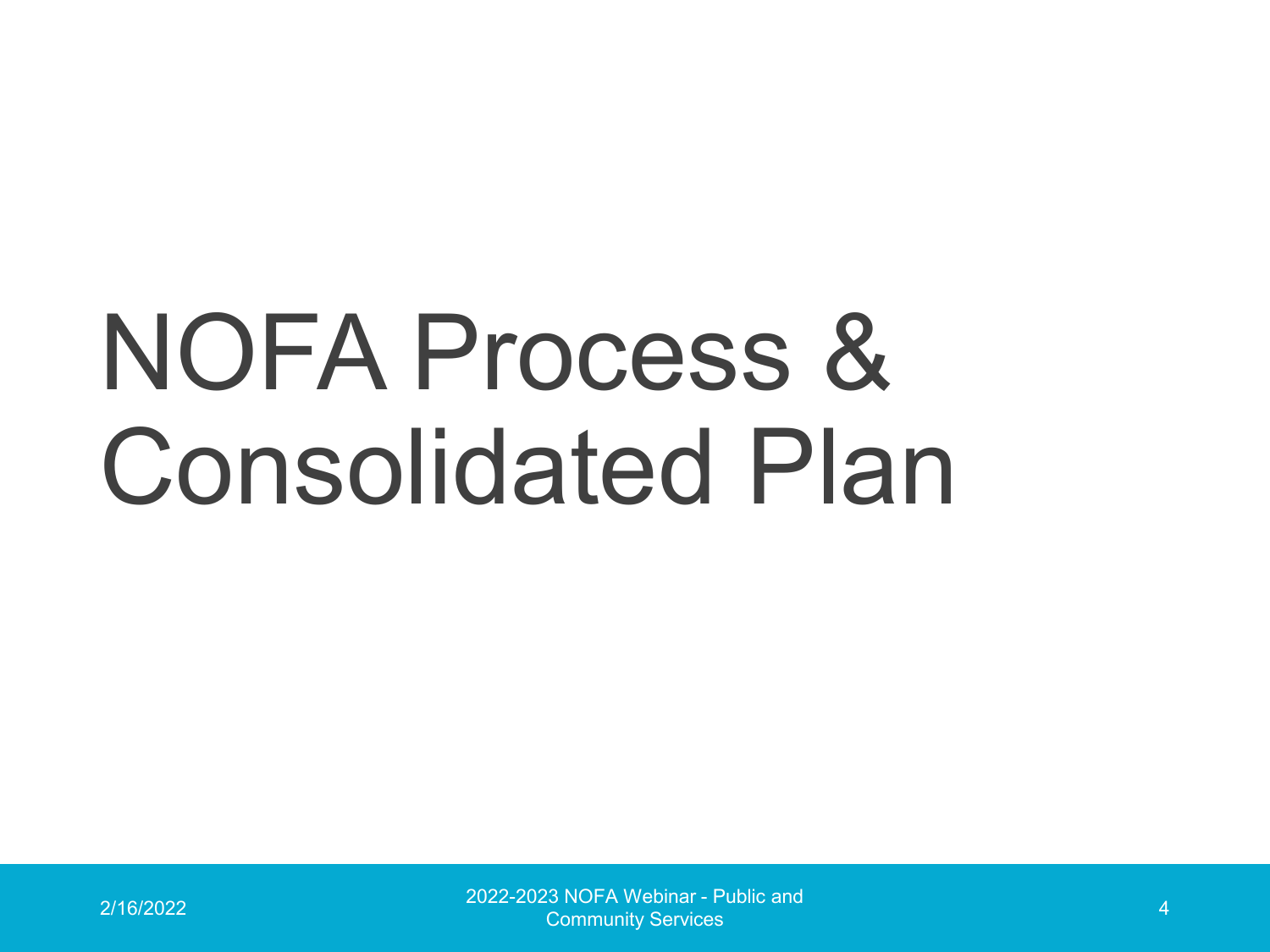#### 2022-2023 NOFA Process & Annual Action Plan

- Program Year 2022-2023 is the 3<sup>rd</sup> year of the 5-Year Consolidated Plan
	- Applications are being requested to meet community needs in alignment with the City's Consolidated Plan
- Applications for specific activities (applicant programs) are being requested
	- Multiple applications may be approved for funding for each project type
- Applicant activities proposed for funding will be included in the 2022-2023 Annual Action Plan prior to Public Review (March 18, 2022)
	- Applications will be scored by staff, and reviewed for inclusion in the plan by the Administration and City Council committee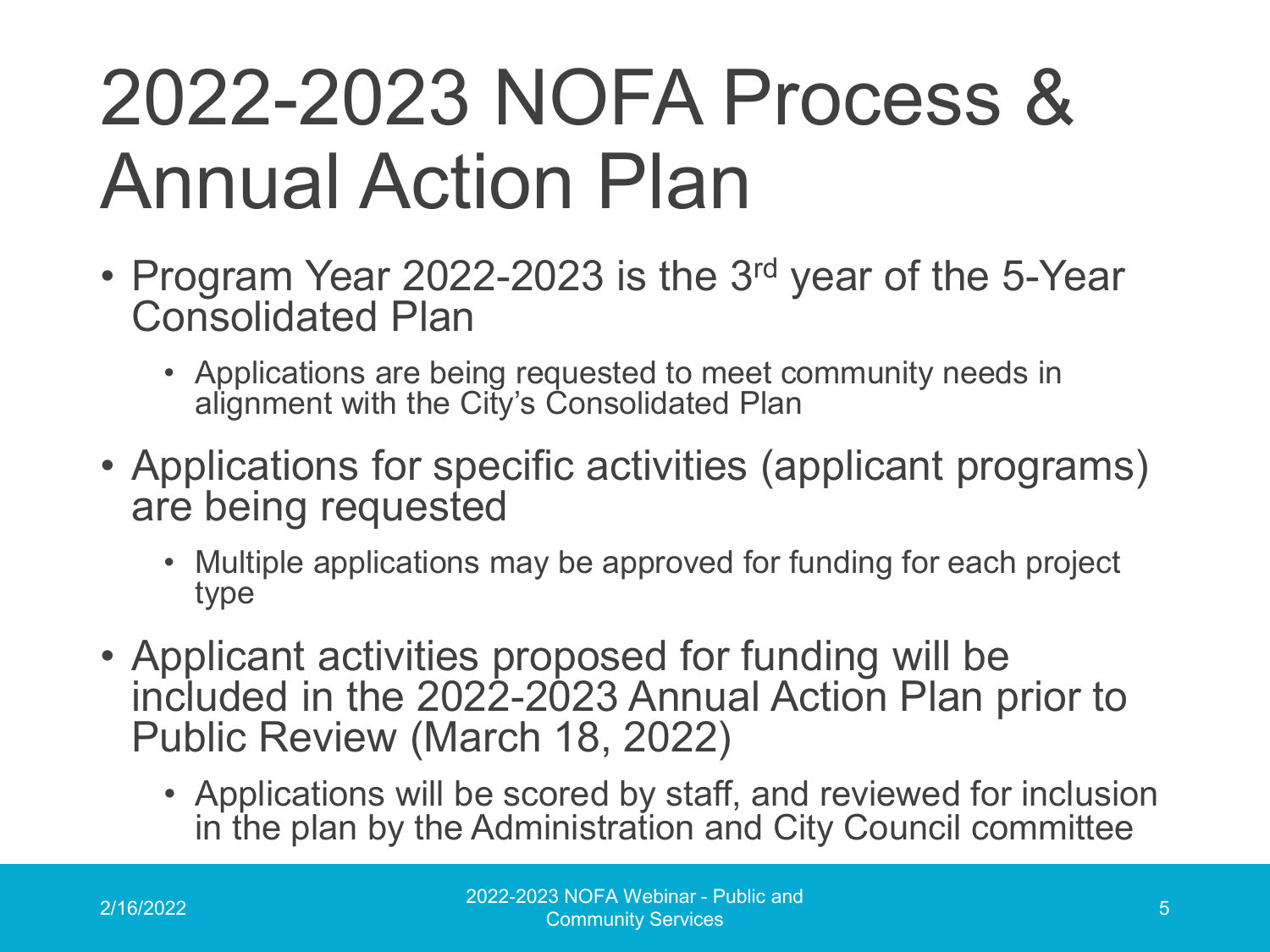## Estimated Funding Levels\*

| <b>Action</b><br>Plan # | <b>Project</b><br><b>Name</b>        | <b>Project Description</b>                                                                                                             | <b>HUD</b>  | <b>Funding</b><br><b>Program Available</b> |
|-------------------------|--------------------------------------|----------------------------------------------------------------------------------------------------------------------------------------|-------------|--------------------------------------------|
| <b>TBD</b>              | Non-Profit Public<br><b>Services</b> | CDBG funds will be provided to local non-profits to<br>support programs that serve predominantly low and<br>moderate income clientele. | <b>CDBG</b> | \$246,921                                  |

- Programming for homeless proposals should be submitted on the Homeless and Homelessness Prevention application
- Fair Housing programs will be requested through a subsequent process, date to be determined

\*Funding levels may be revised based on actual HUD funding levels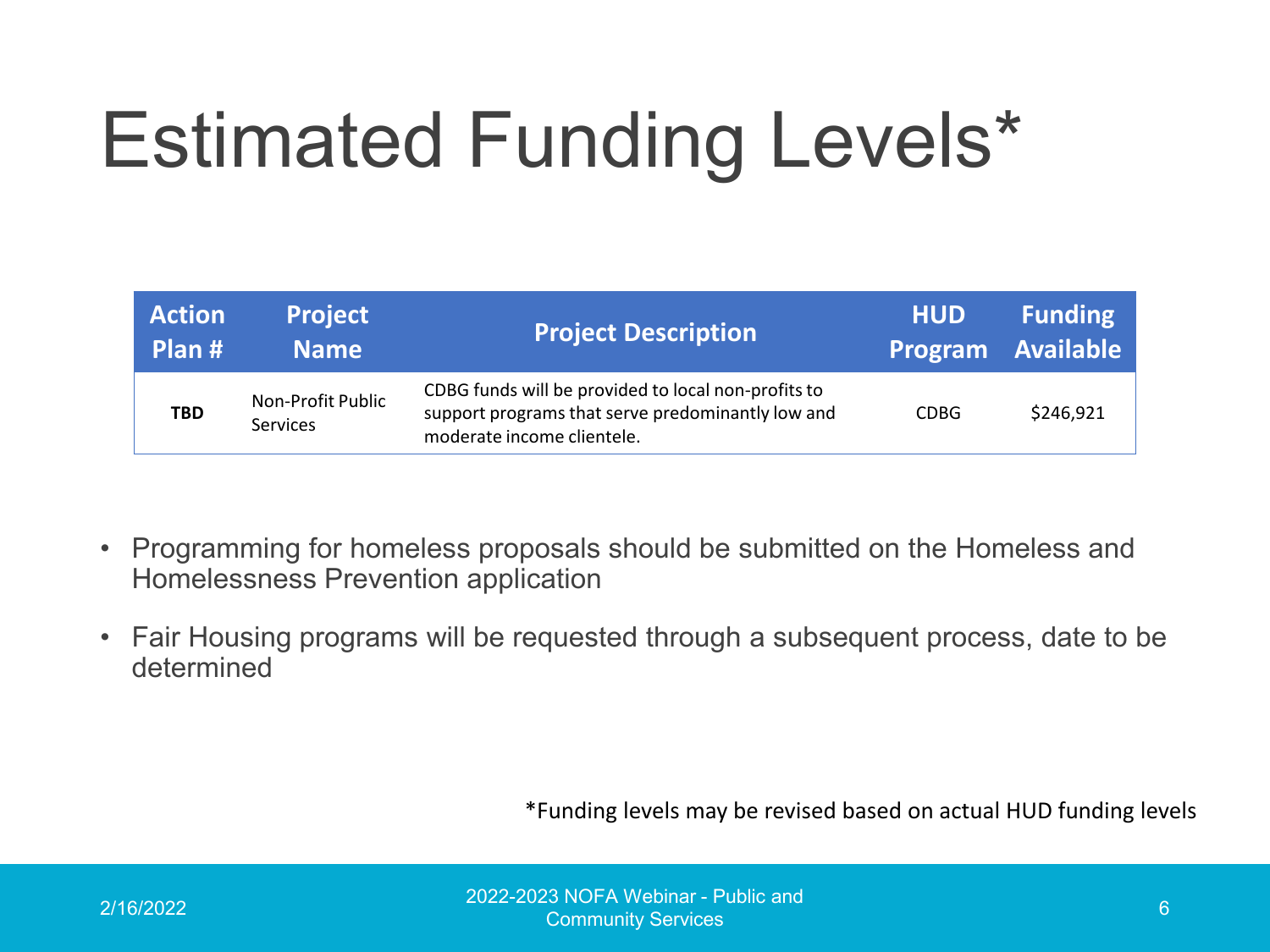#### Consolidated Plan Priorities

- Afterschool enrichment programs for children to include educational and recreational programming
- Enhanced programming for children and youth in existing parks and recreation centers
- Affordable childcare and daycare options, particularly for parents engaged in the workforce or who are enrolléd in job trainíng programs
- Job training to include assistance with job search and interview skills
- Educational activities for adults around job skills and employment to improve employment options
- Incentive programs for entrepreneurs and local businesses that create new jobs
- Recreation, nutrition, and social services for seniors
- Counseling and recovery programs for people with alcohol and/or substance abuse disorders
- Services to assist victims of domestic violence
- Services to assist children who have been victims of abuse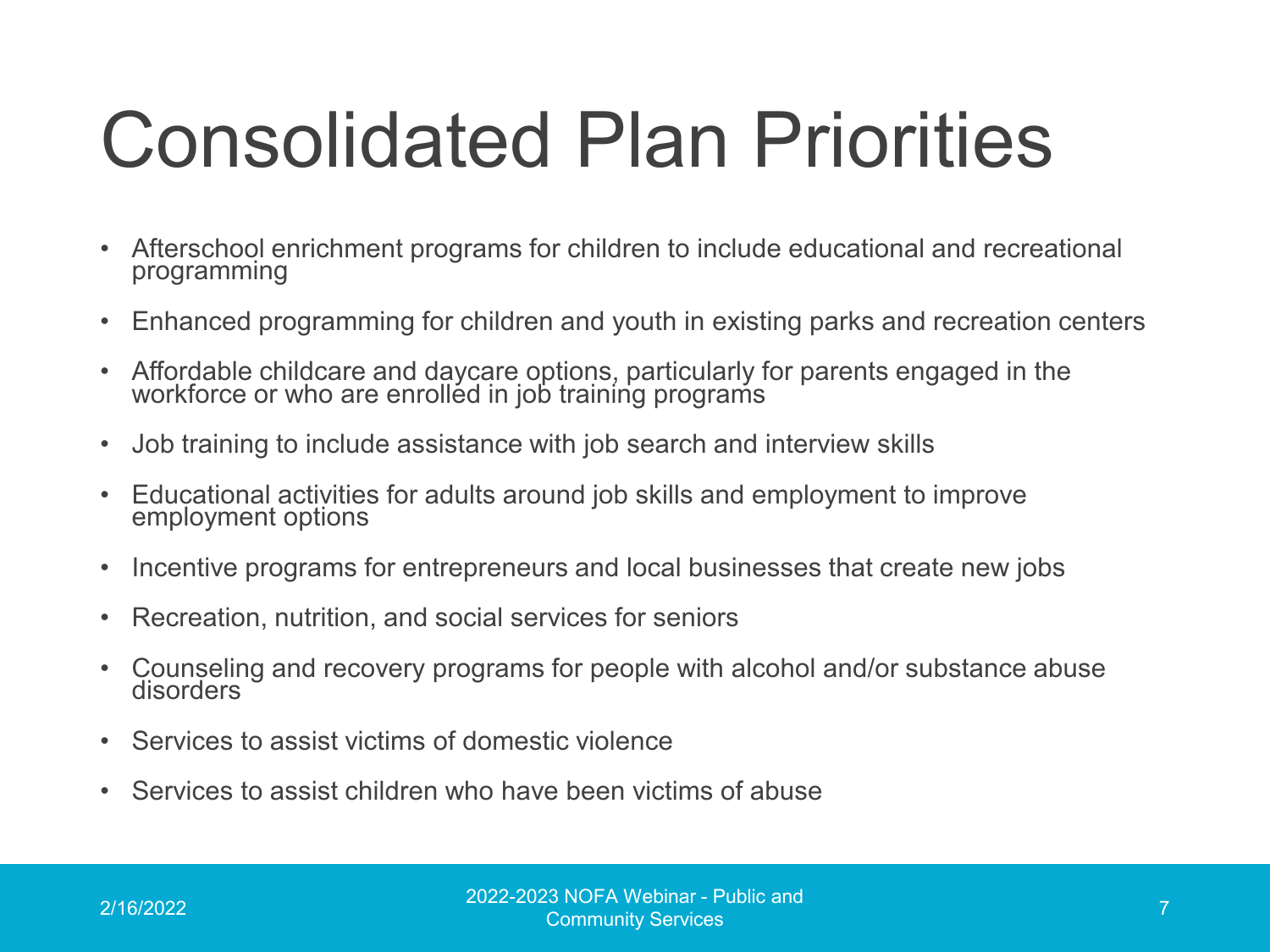### Eligibility Requirements

In order to receive funding, a proposed activity must:

- 1. Consist of eligible activities
- 2. Provide benefit to eligible persons
- 3. Include only eligible costs according to federal requirements
- 4. Address a priority area in the 5-year Consolidated Plan

Additional information on eligibility is provided in the 2022- 2023 NOFA Handbook at <http://www.fresno.gov/housing>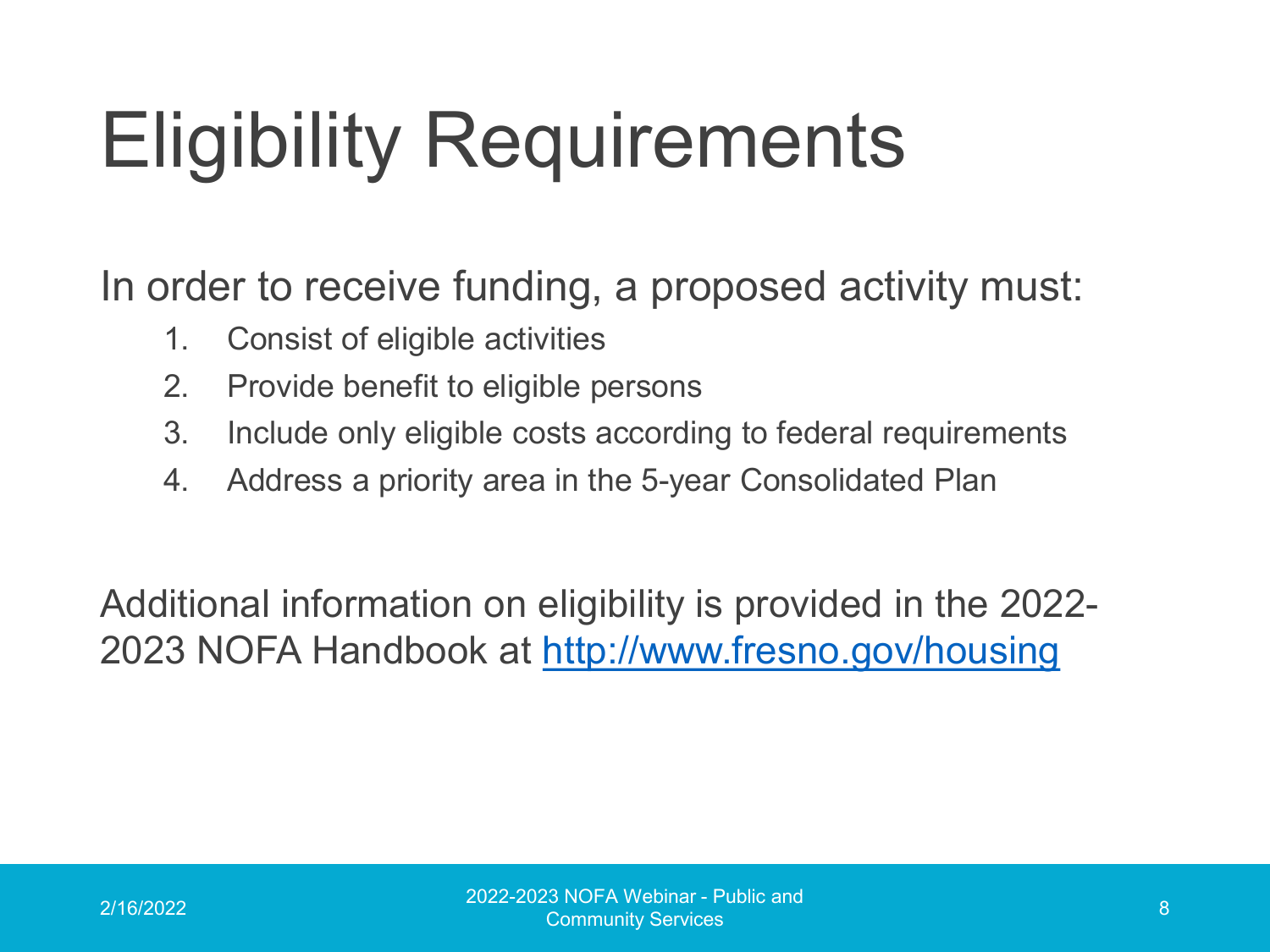# Program Overview

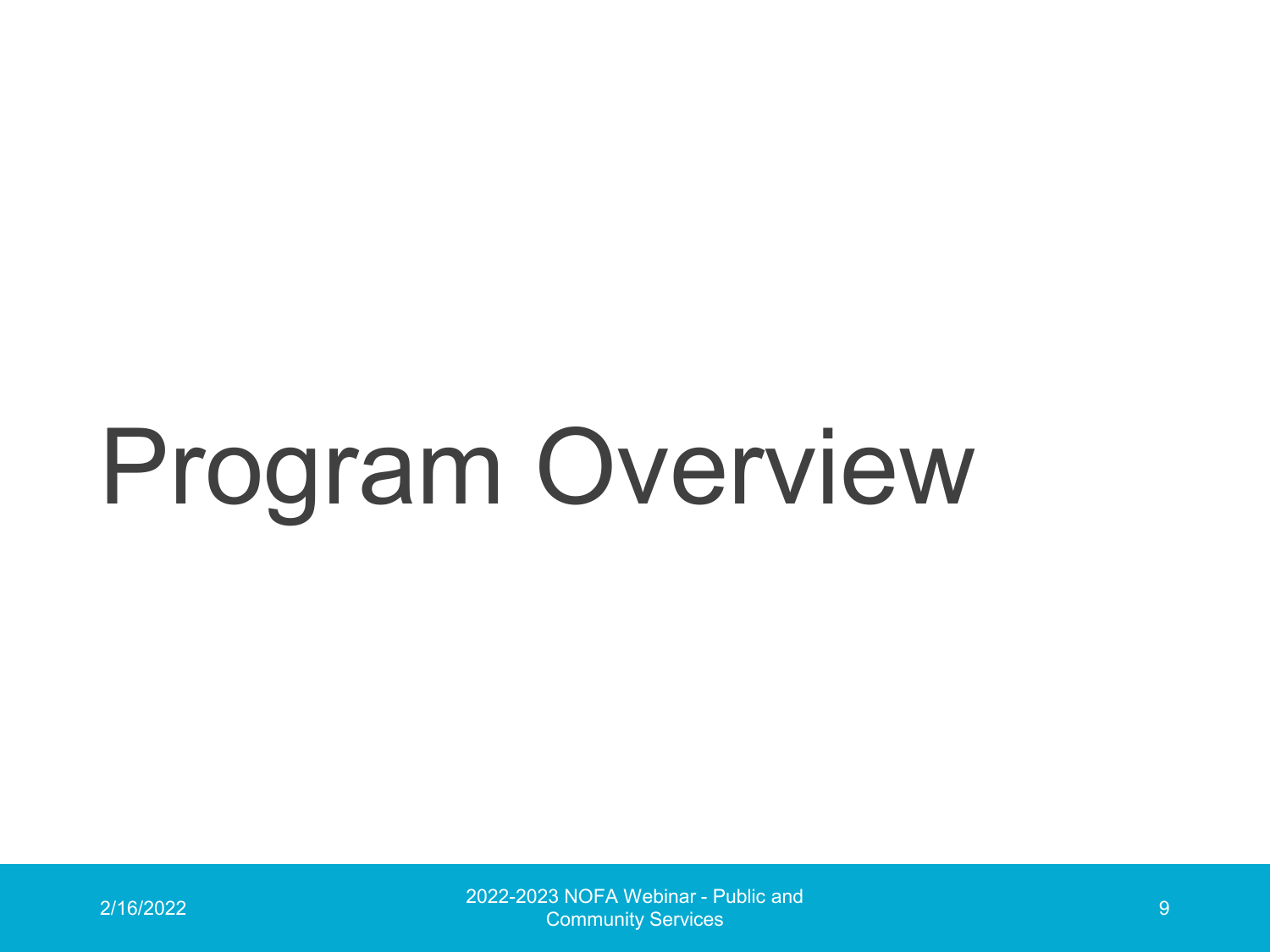#### Public & Community Services

- Public services are an essential component to a comprehensive community development strategy.
- Public services activities not only provide direct benefits to those assisted, but also can serve to link other CDBG investments, such as economic development, public facilities and housing activities, together for a stronger impact.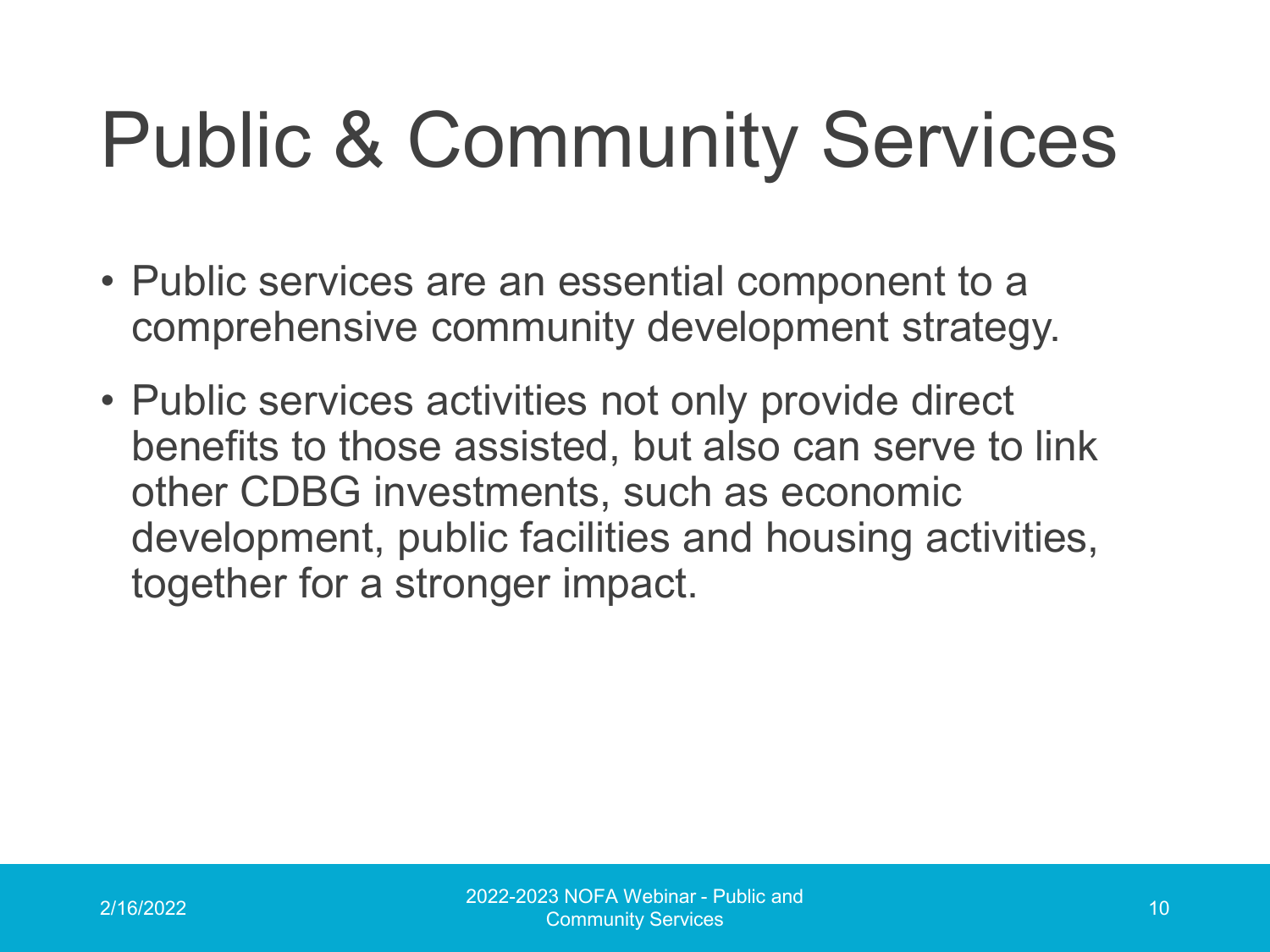#### Public & Community Service **Objectives**

- Decent Housing
- A suitable living environment
- Expanded economic opportunities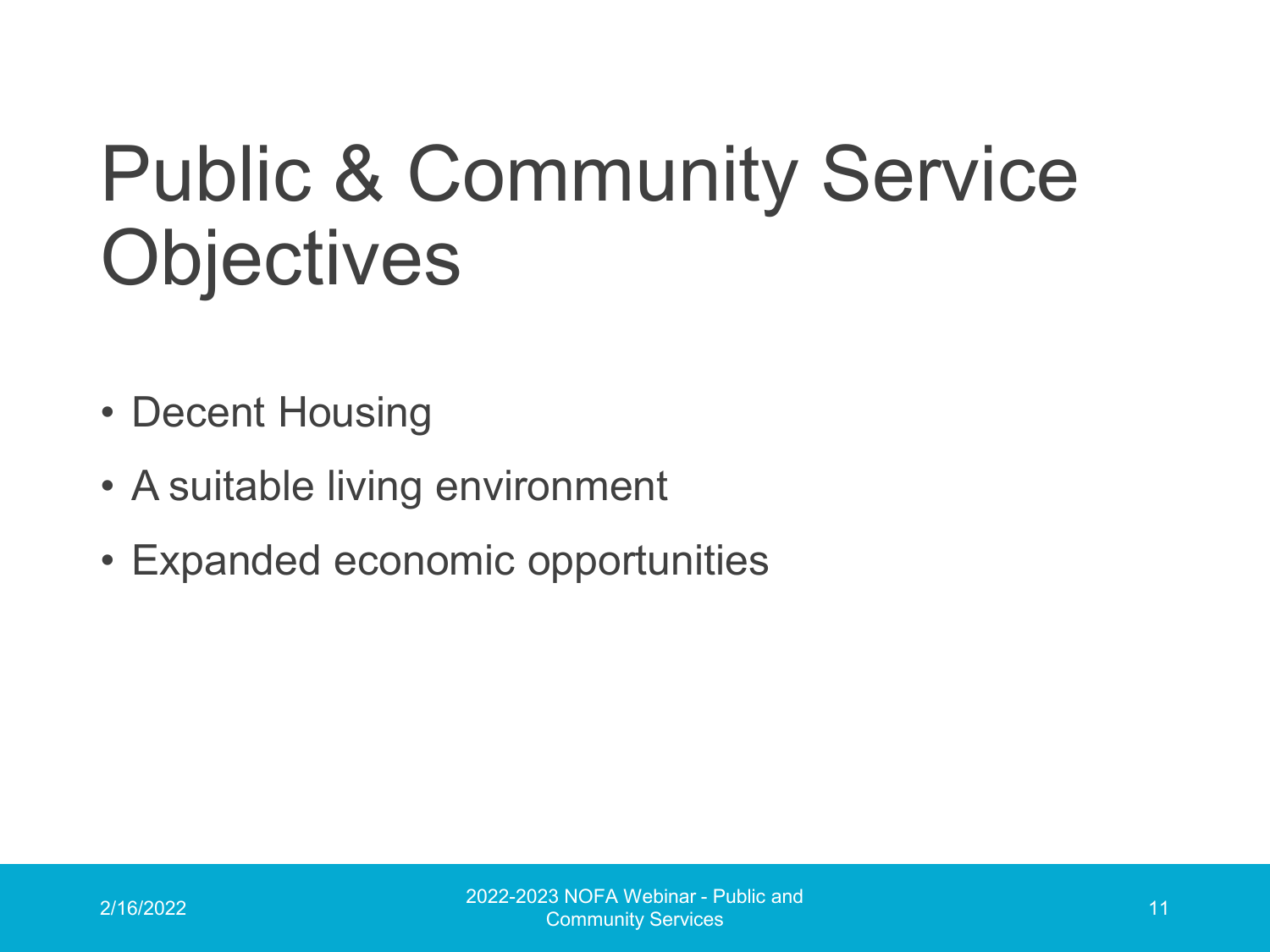#### Previous Subrecipients

- Marjaree Mason Center
- Boys & Girls Club of Fresno County
- Fresno County Economic Opportunities Commission
- Fresno Interdenominational Refugee Ministries (FIRM)

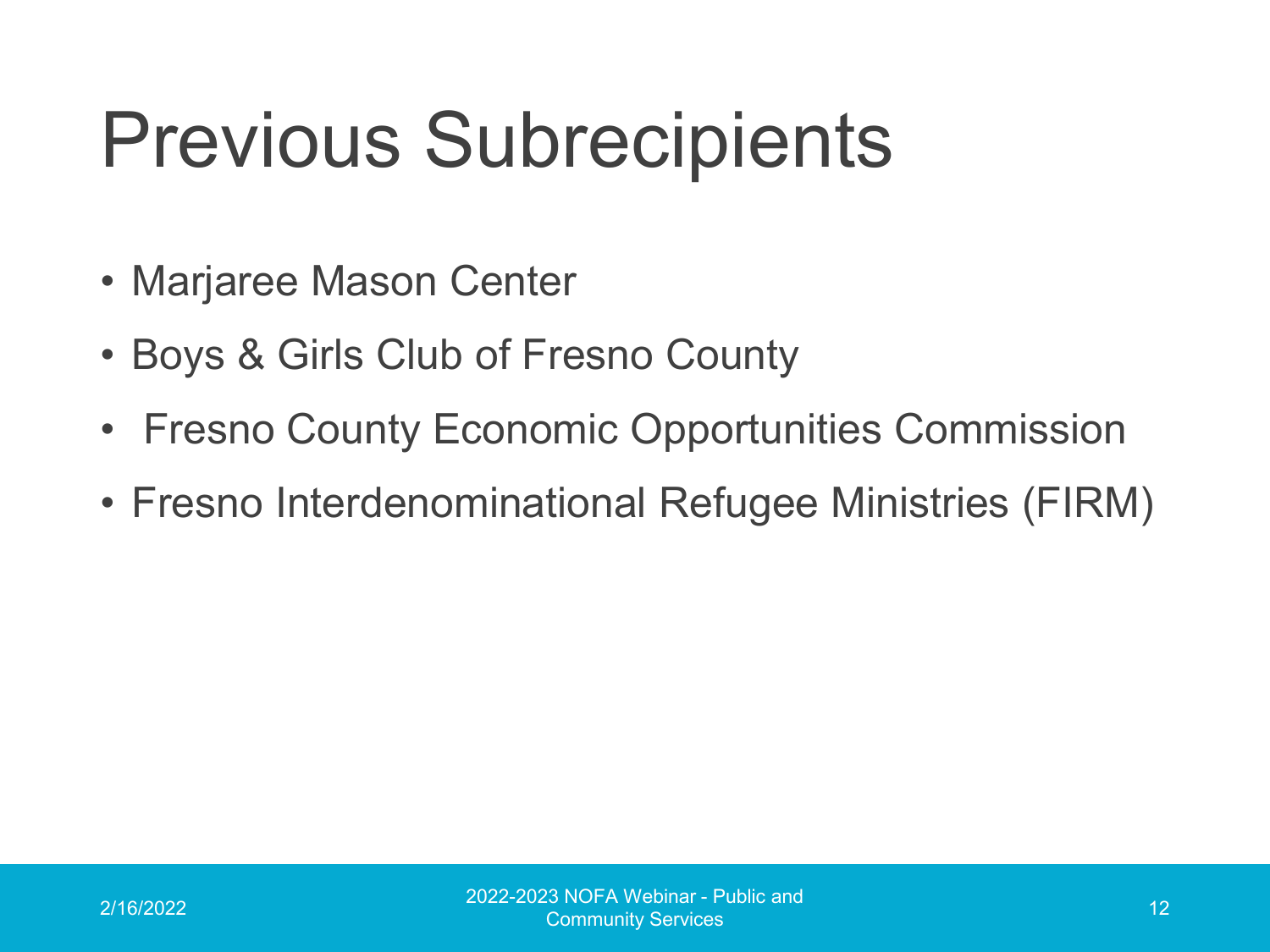# Eligible Activities & Costs

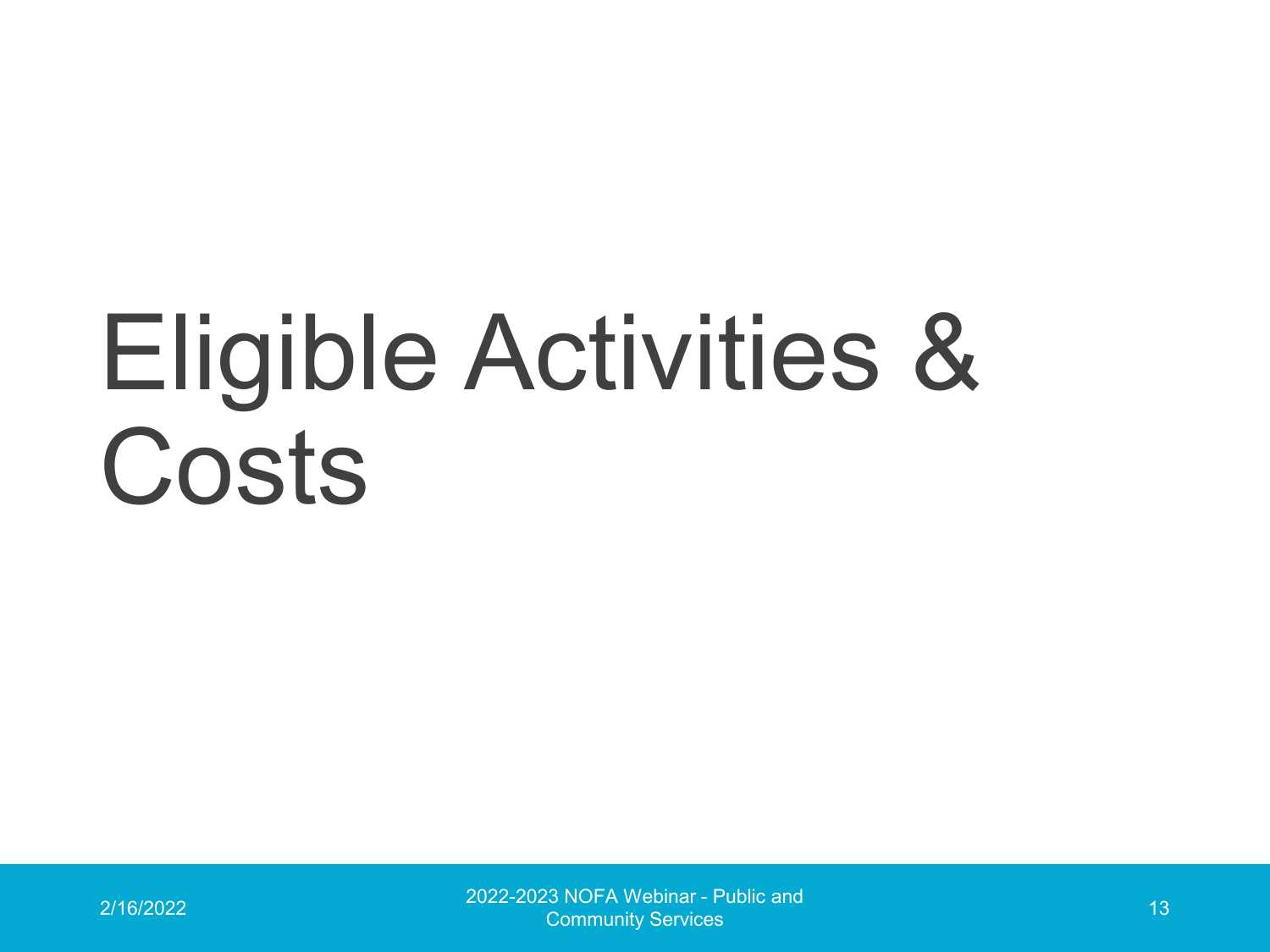### Eligibility Information

In order to receive funding, a proposed activity must:

- 1. Consist of eligible activities
- 2. Provide benefit to eligible persons
- 3. Include only eligible costs according to federal requirements
- 4. Address a priority area in the 5-year Consolidated Plan
- 5. Qualify under one of the approved projects in the Annual Action Plan

Additional information on eligibility is provided in the 2022- 2023 NOFA Handbook at <http://www.fresno.gov/housing>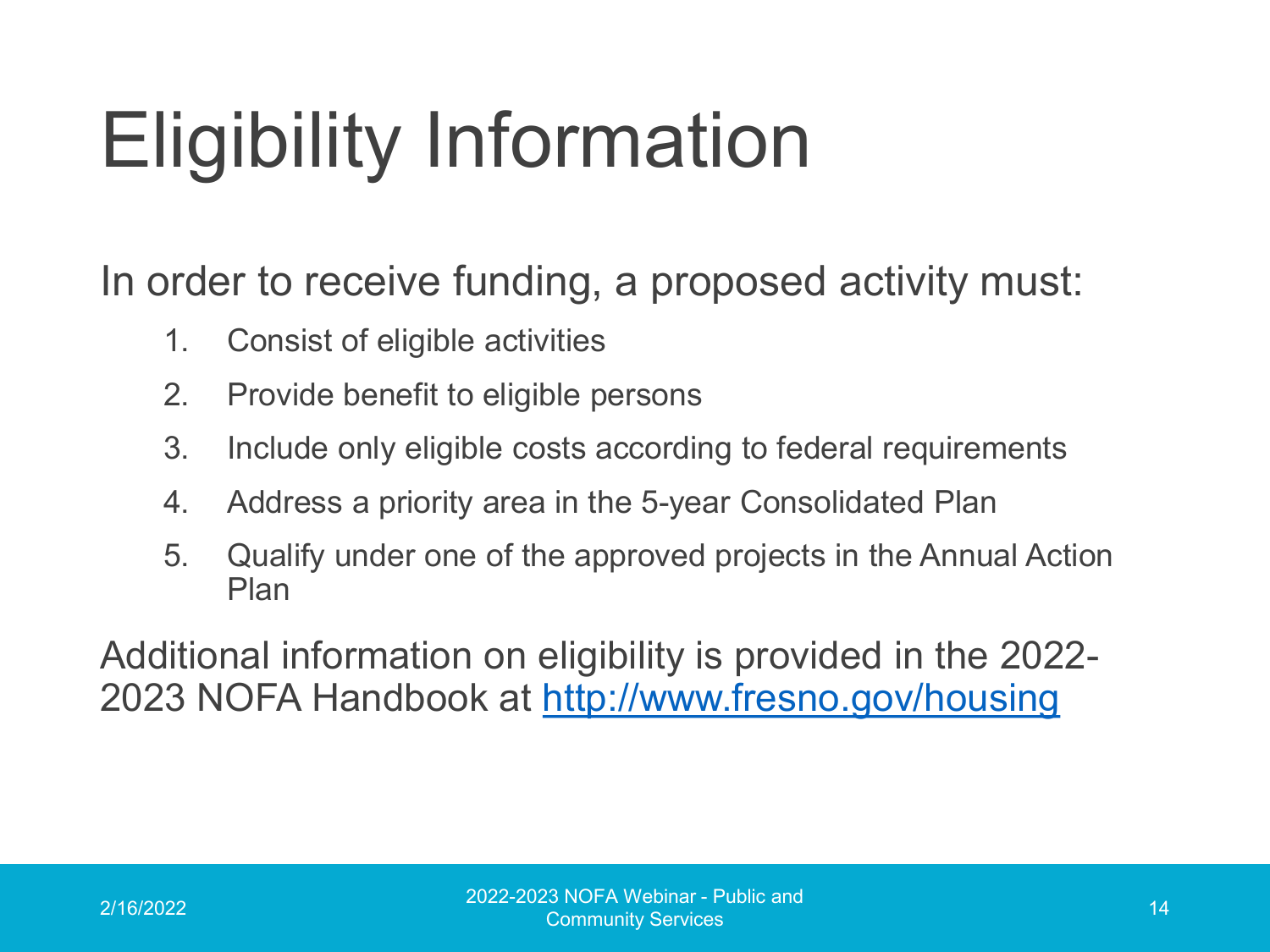## Eligible Activities

- Employment services (e.g., Education programs job training)
- Crime prevention and public safety
- Childcare
- Health services
- Substance abuse services (e.g., counseling and treatment)
- Fair housing counseling
- Energy conservation
- Services for senior citizens;
- Services for homeless persons
- Welfare services (excluding income payments);
- Down payment assistance
- Recreational services.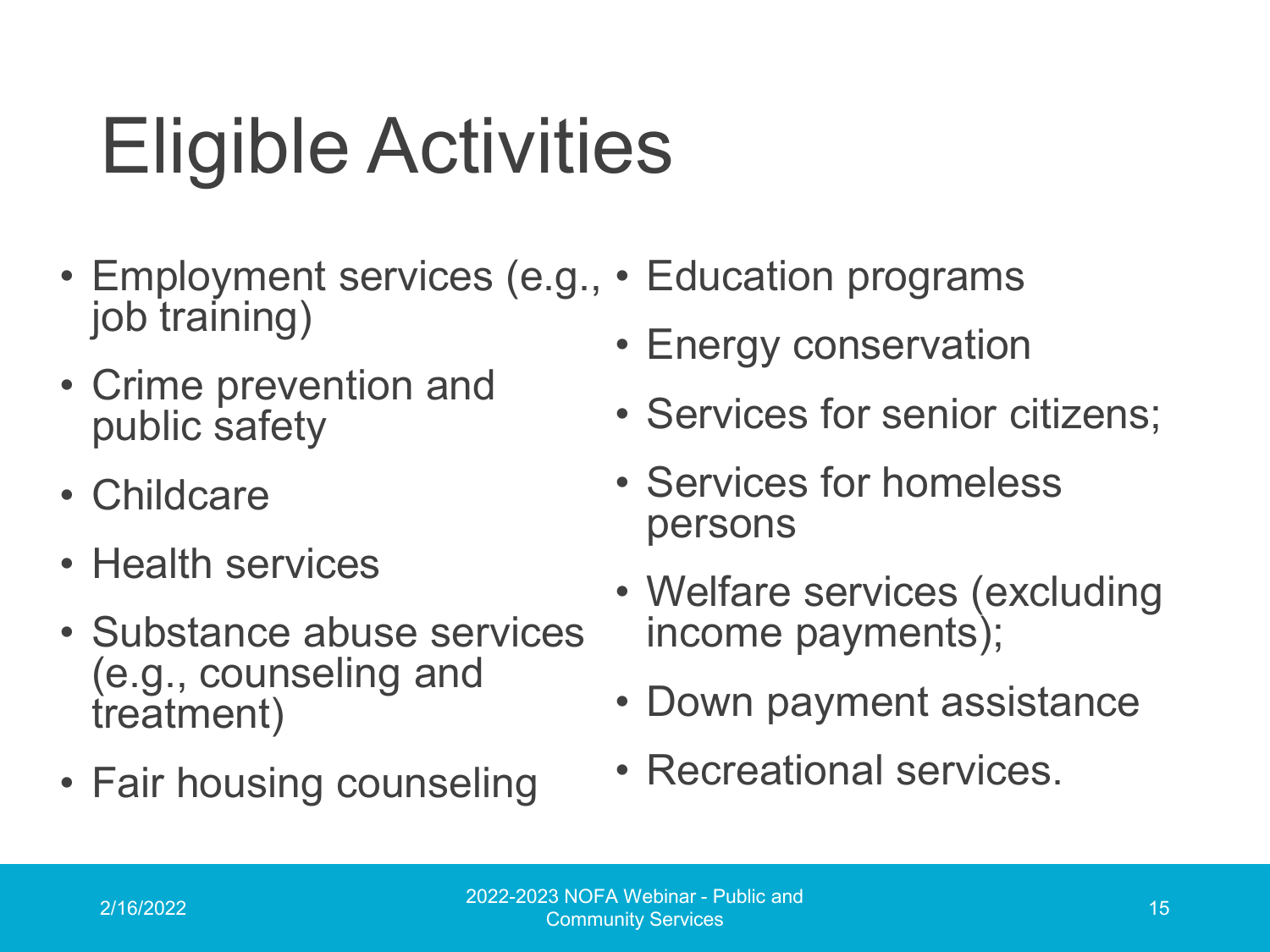## Eligibility Requirements

- Only non-profit and local government organizations are eligible to apply for Public Service grants.
- Organizations must be incorporated under state law and have a 501(c)(3) designation from the U.S. Internal Revenue Service.
- Applicants must also demonstrate the ability to comply with all Department of Housing and Urban Development (HUD) rules and regulations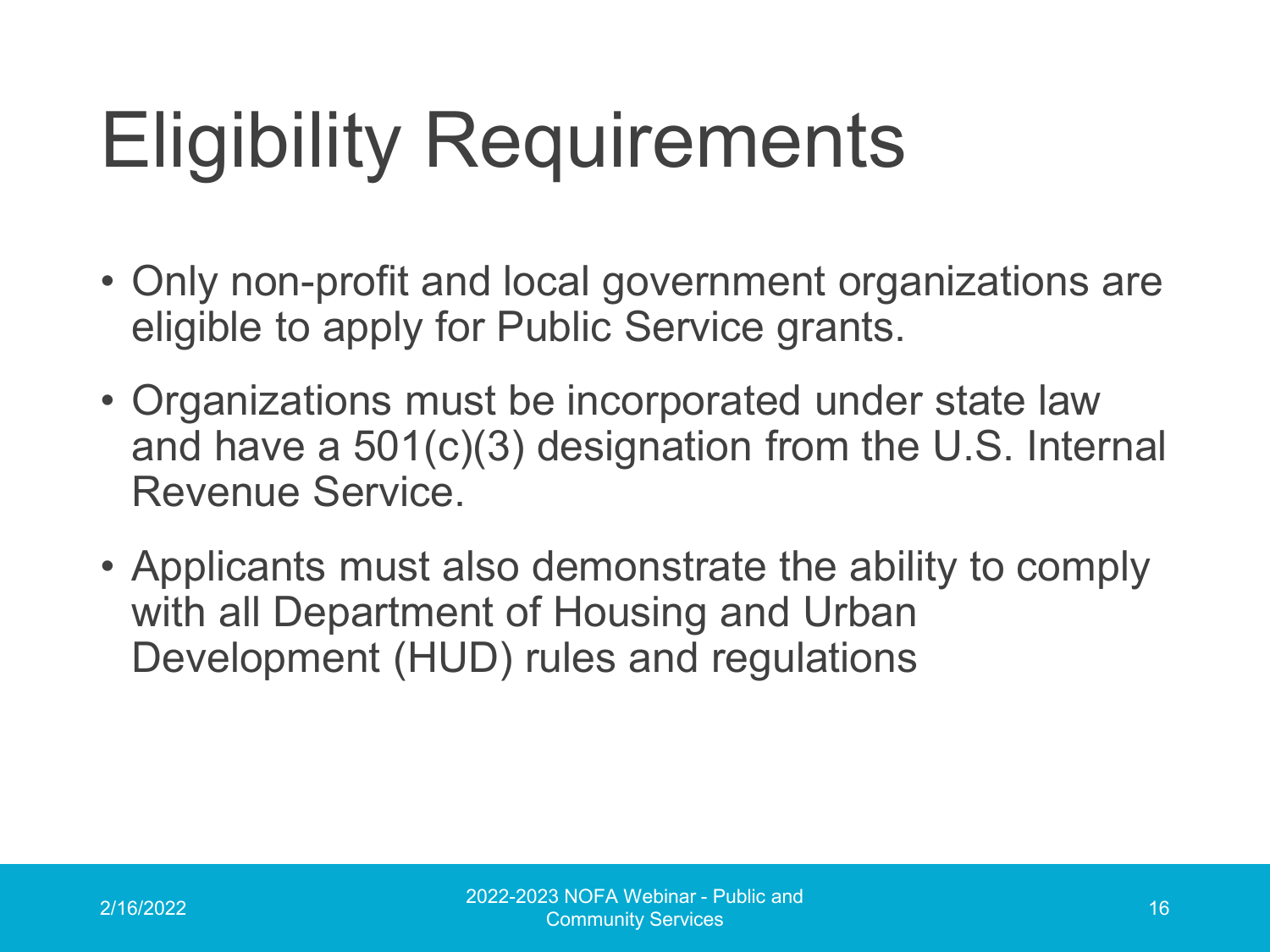#### Eligible Costs

- Eligible expenses are direct costs associated with program delivery such as administrative costs and program supplies
- Costs associated with outreach to City residents are allowable program costs as well
- Indirect costs (approved Federally Negotiated Indirect Cost rate or de minimis rate of 10%)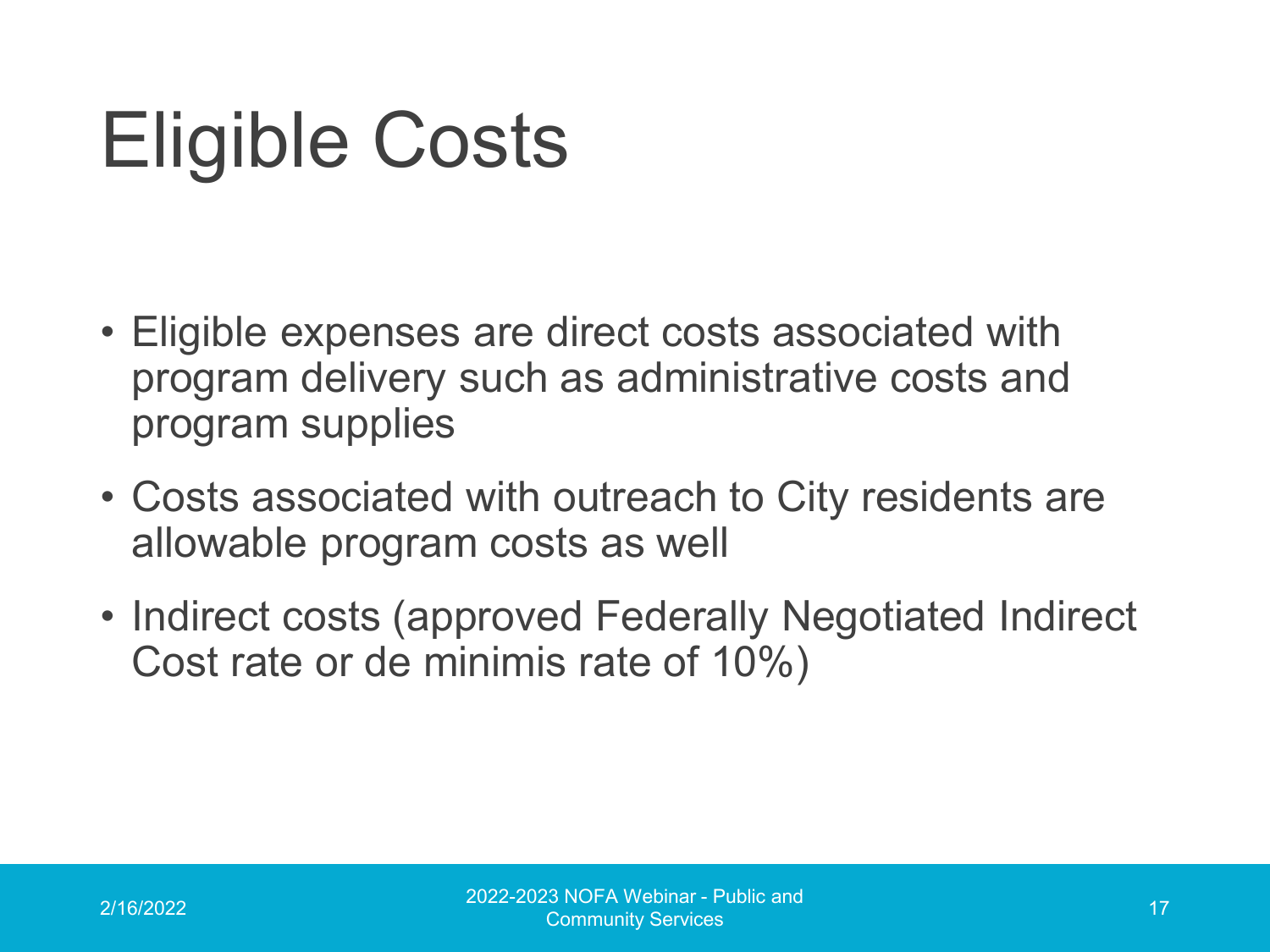#### Ineligible Costs

- Ineligible Expenses include but are not limited to:
	- Fundraising,
	- Entertainment,
	- Alcoholic beverages,
	- Deposits on equipment,
	- Incentives to clients (gift cards, raffle prizes, holiday gifts, prizes for social activities)
	- Late fees or penalties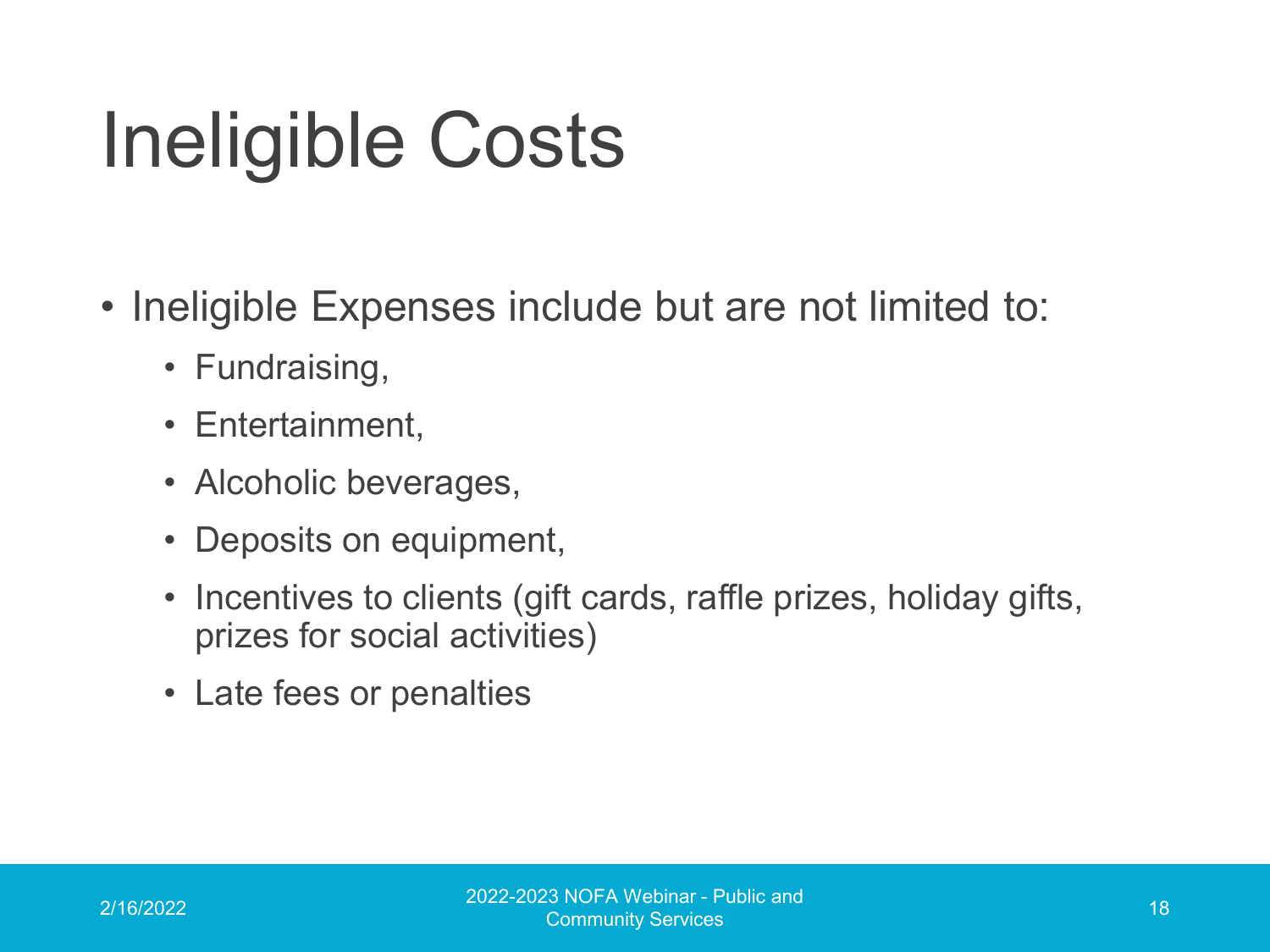## Meeting a National Objective

- To be eligible for CDBG funding, a public service program/project must meet a national objective
- There are three CDBG national objectives:
	- Benefit to low- and moderate-income persons,
	- Prevention and elimination of slums and blight
	- Meeting a particularly urgent community development need
- Public service activities may qualify as meeting a national objective as depicted in the chart on the following slide.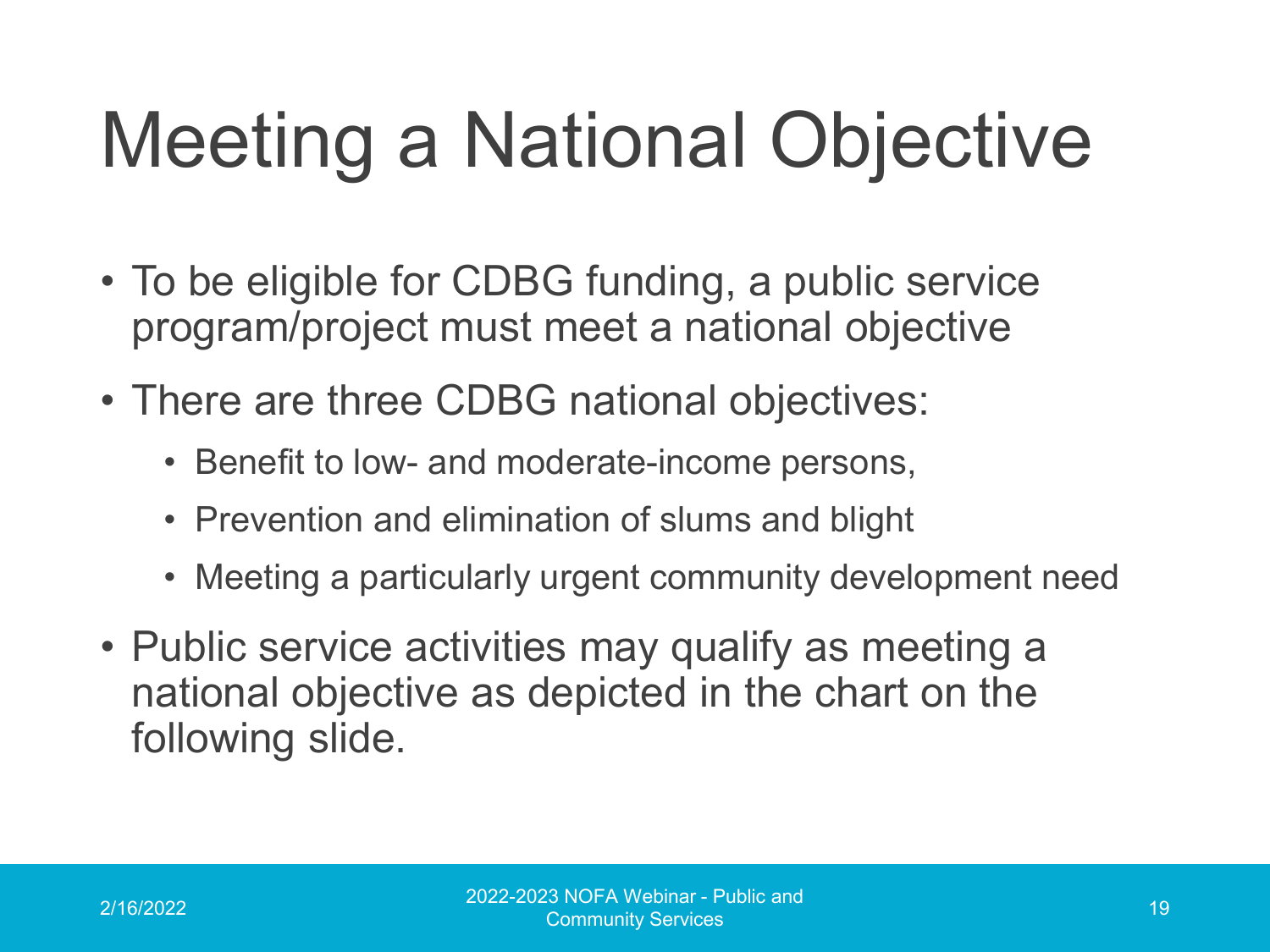#### National Objective Qualification

#### • **Low Income Area Benefit**

- Identify boundaries of service area
- The city will generate map data of the surrounding residents in a half mile radius of the service area(s) to determine if at least 51% of people living in the area have low or moderate income.

#### • **Low to Moderate Income Clientele**

- Under limited clientele, services are targeted to low- and moderate-income persons (earning less than 80% of the area median income) or people who are presumed to be low or moderate income regardless of where they live
- Grantees must maintain accurate and complete records for each person receiving direct assistance.
- At least 51% of individuals served must be LMI

#### • **Presumed Benefit**

- The activity exclusively serves older adults
- Illiterate adults
- Severely disabled adults
- Migrant farm workers
- Abused children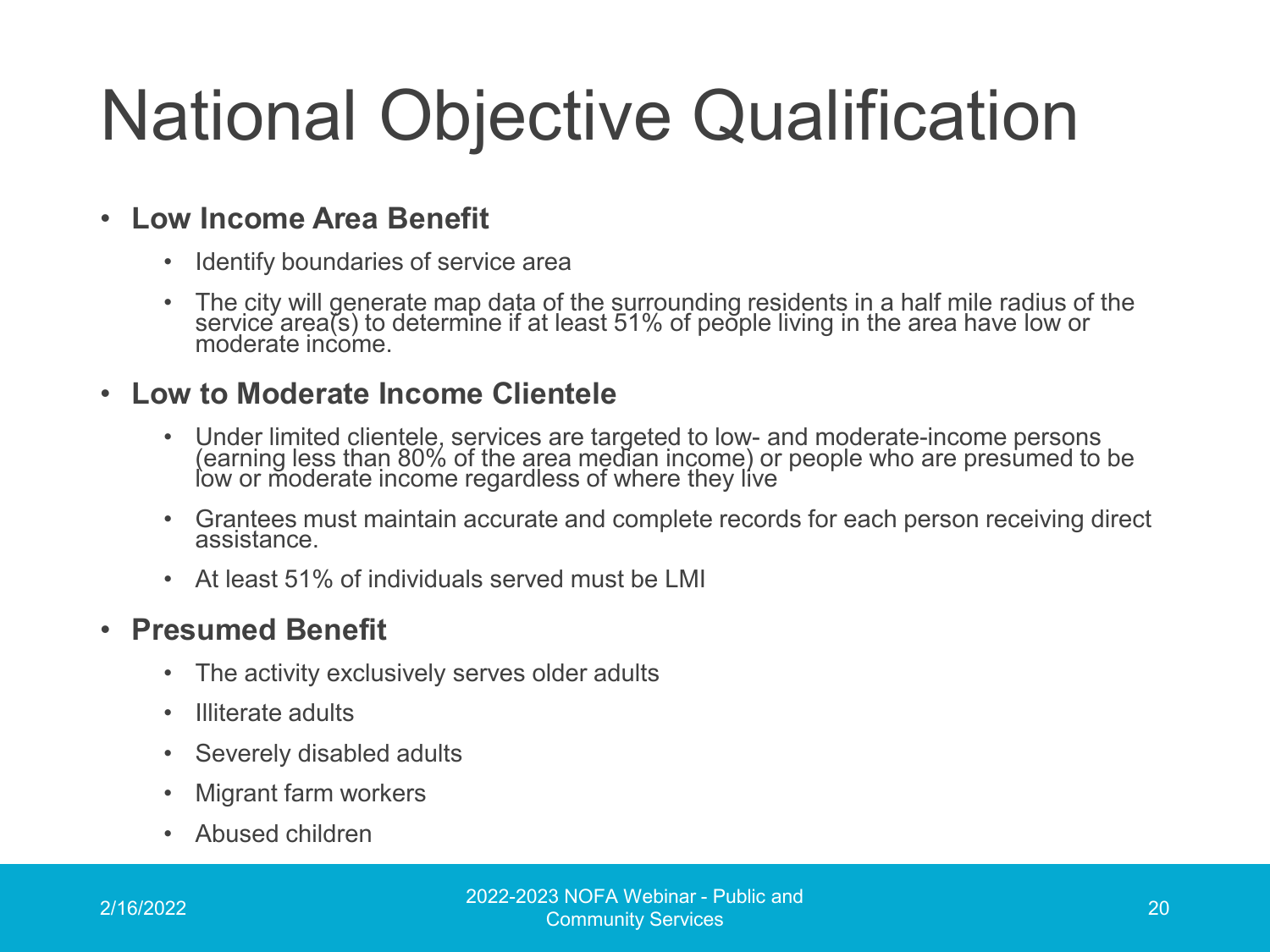# Documentation Requirements & Monitoring

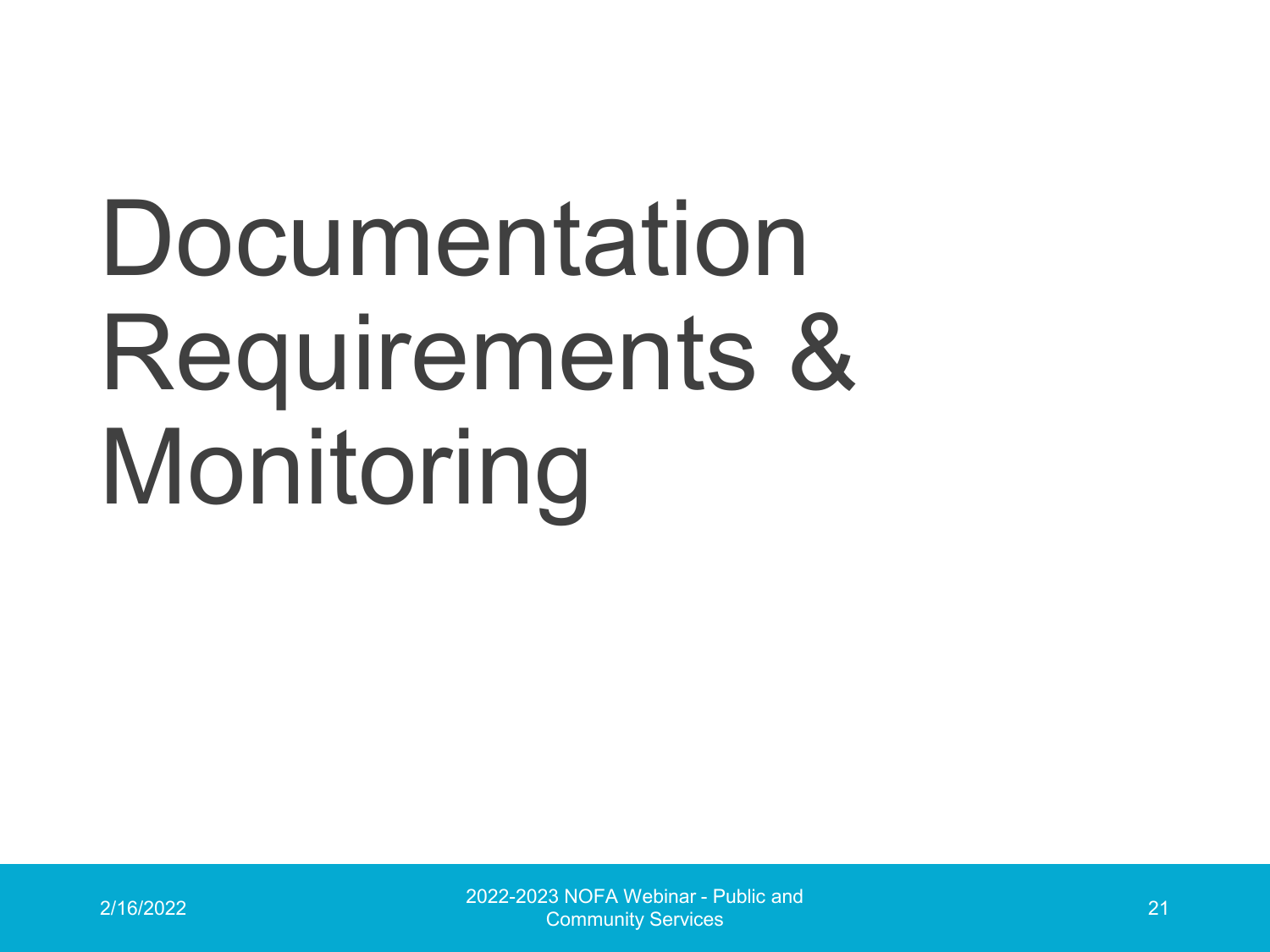# Monitoring

- All programs funded will be monitored by the City for compliance with City and HUD requirements and regulation
- Program requirements including performance, accomplishments, eligibility, and expenditures will be included in desk review/remote monitoring and on-site monitoring reviews
- The City will provide technical assistance as needed or requested to assist the grantees to track program progress and success of efforts
- If the agency is not following the program requirements, and the Federal or State regulations, funding may be terminated and funding reimbursement is required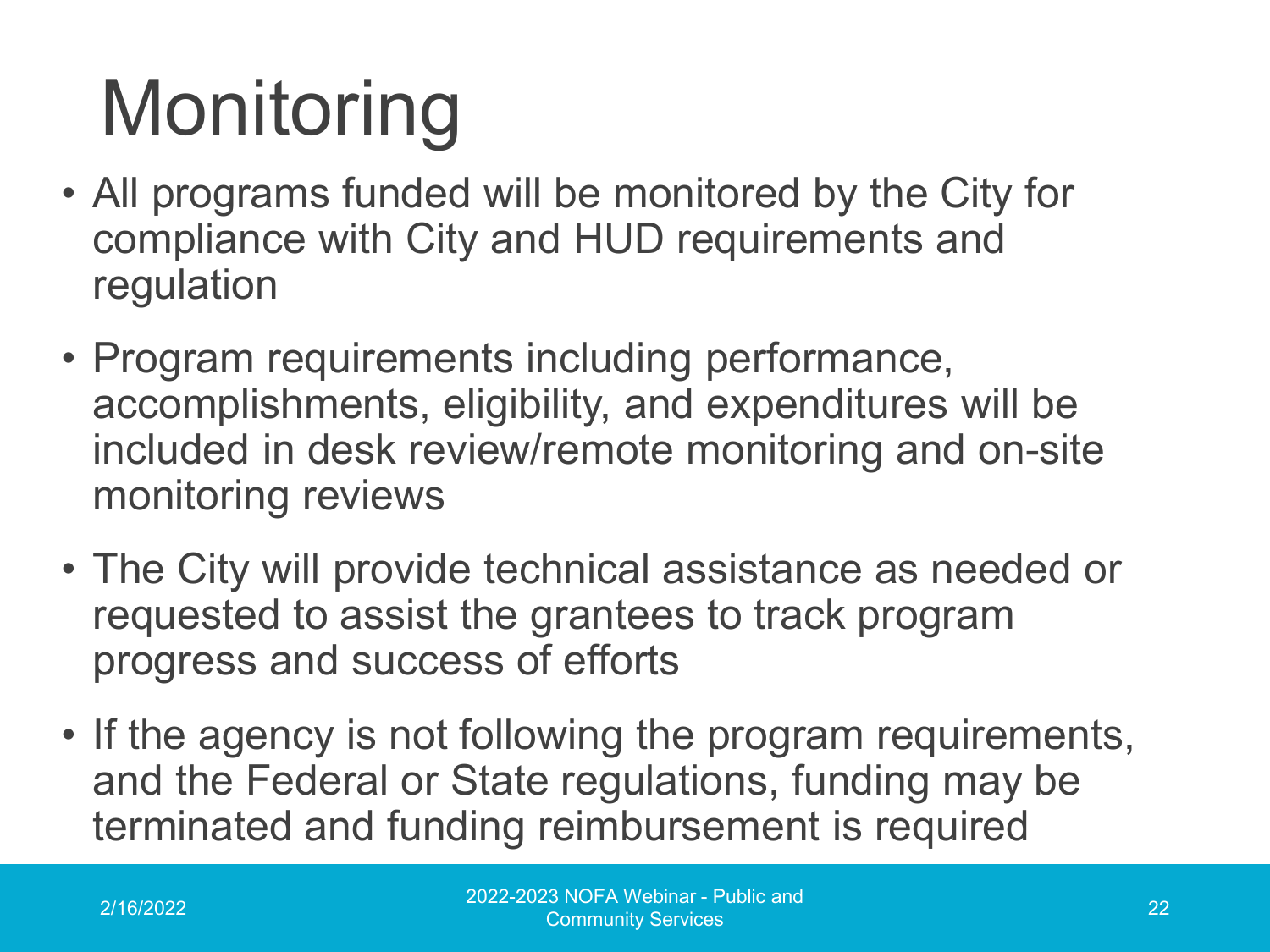# Quarterly Performance Report

- Within thirty (30) days from the end of each quarter grantees shall submit quarterly reports for all funded activities.
- Data to be collected includes:
	- Racial and ethnic data
	- Income data (if not presumed benefit)
	- Homeless status
	- Assessment of performance
- The reports must report the number of "unduplicated" households/persons assisted
- The report format will be e-mailed to all grantees at agreement signing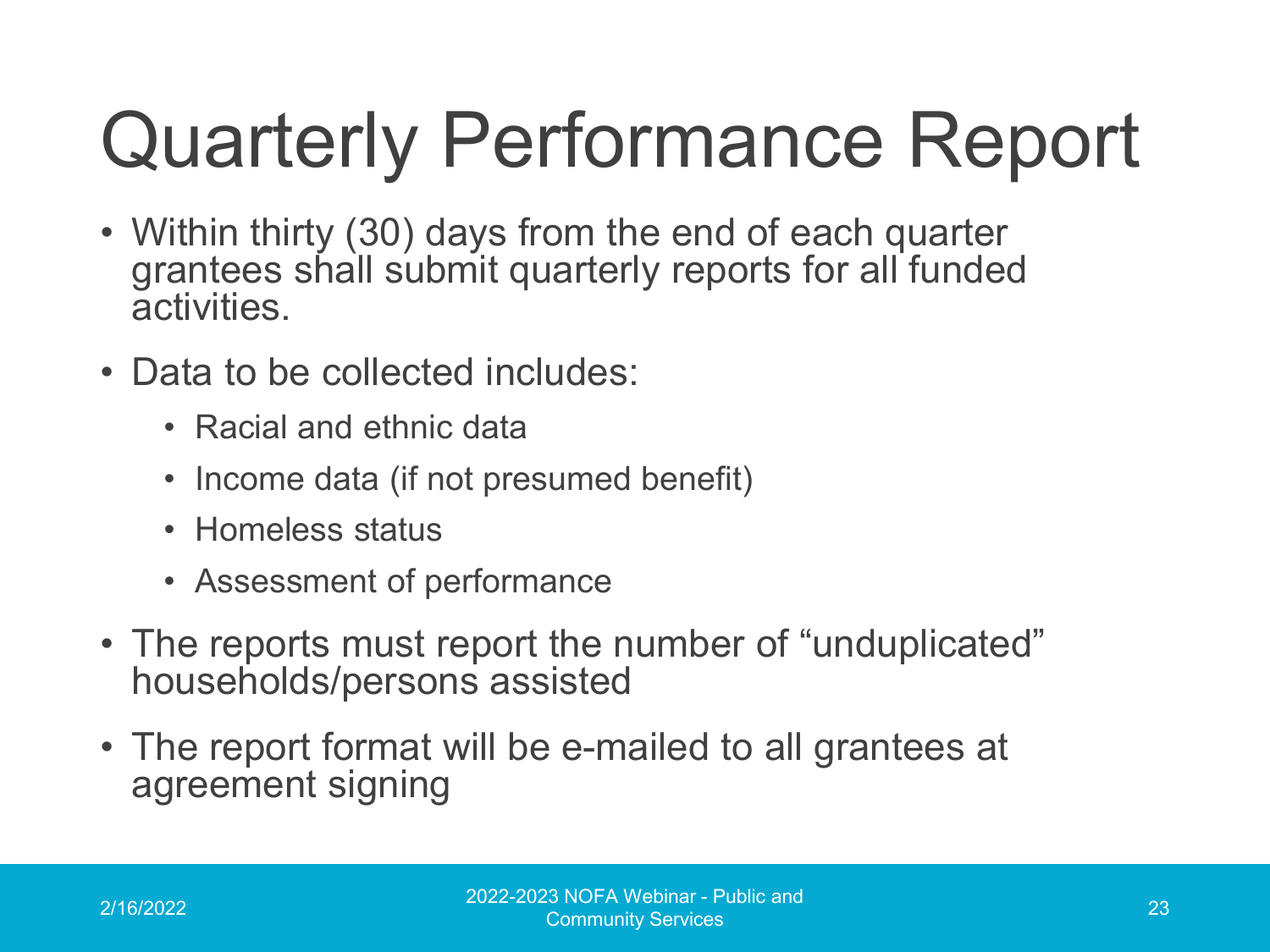#### Program Policies & Procedures

- Must be Written
- Applicant Intake and Eligibility Determination
	- Verification and Eligibility Determination
	- Approval and Notification
- Procurement of Services and Supplies
- Conflict of Interest
- Equal Opportunity & Nondiscrimination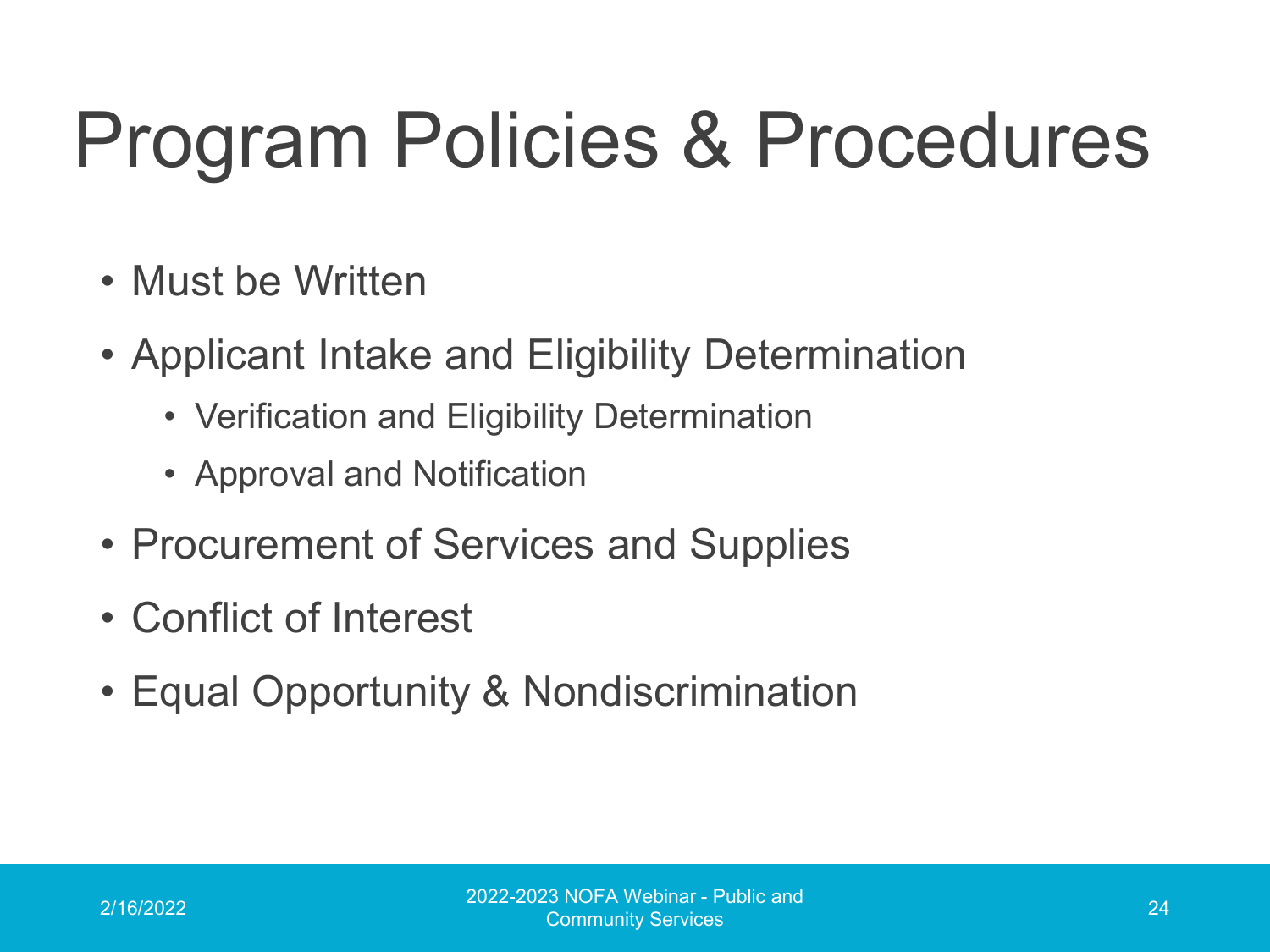#### Financial Policies & Procedures

- Must be written
- Internal Controls
- Determination of Allowability
- Payment Process
- Audit Requirements
	- If total of all Federal funds EXPENDED in contract year is more than \$750,000, an audit is required
	- Otherwise, Agency is exempt from audit
	- HUD recommends signed certification from subrecipient to determine applicability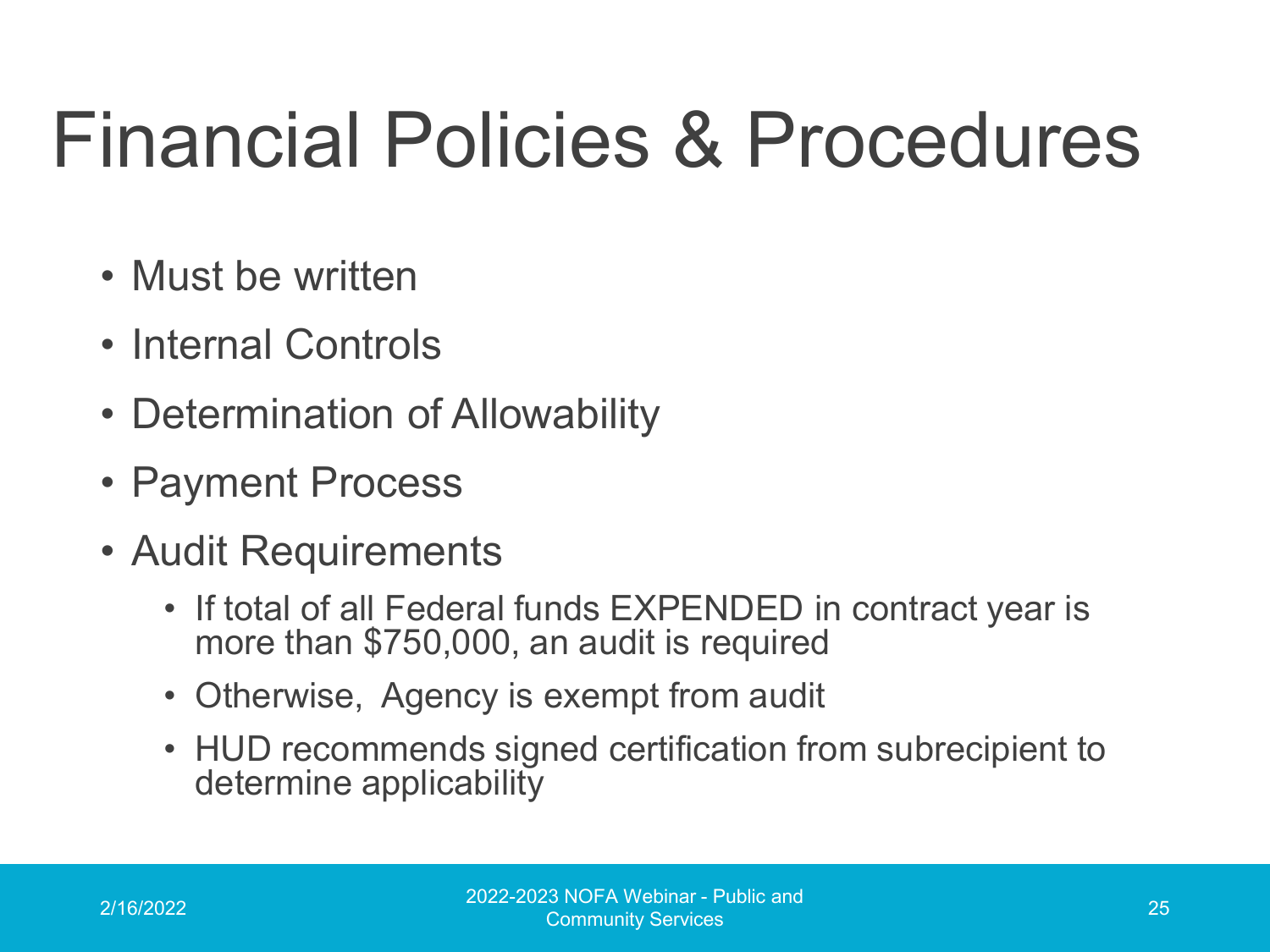#### Reimbursement Process

- Are all costs allowable?
	- 2 CFR 200
	- Stick to budget
- Are all costs reasonable?
	- What a prudent person would pay
	- Good procurement records will support this
- Are all costs allocable?
	- Expenditures must directly relate to funded program
	- For costs split between programs, indicate split and rationale for split (basis)
	- Full tour of duty timesheets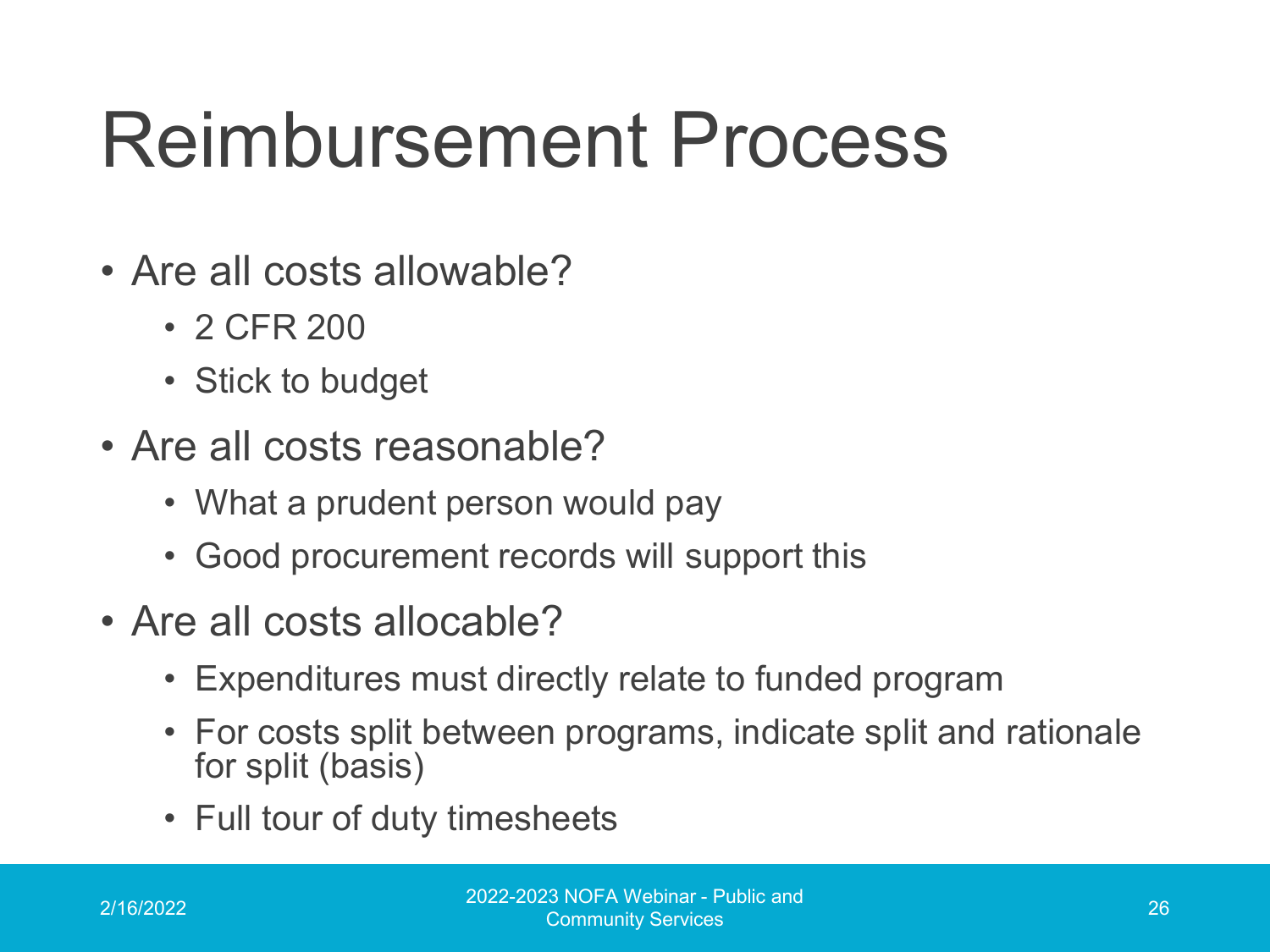# Application Process

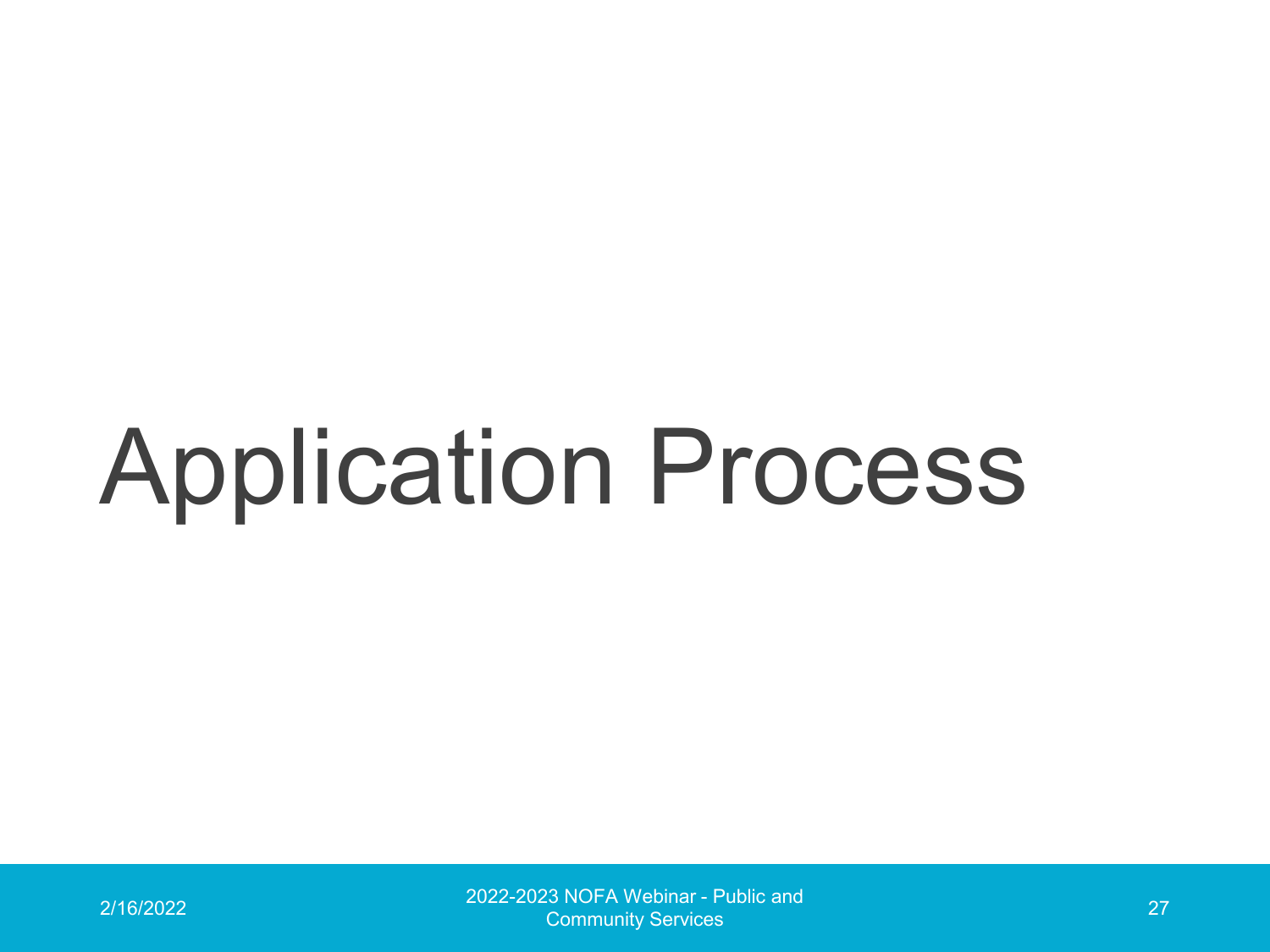## How to Apply

#### Application process is presented in detail in the 2022- 2023 Consolidated NOFA Handbook

#### <http://www.fresno.gov/housing>

The NOFA handbook and all application materials are available here.



2/16/2022 2022-2023 NOFA Webinar - Public and Community Services <sup>28</sup>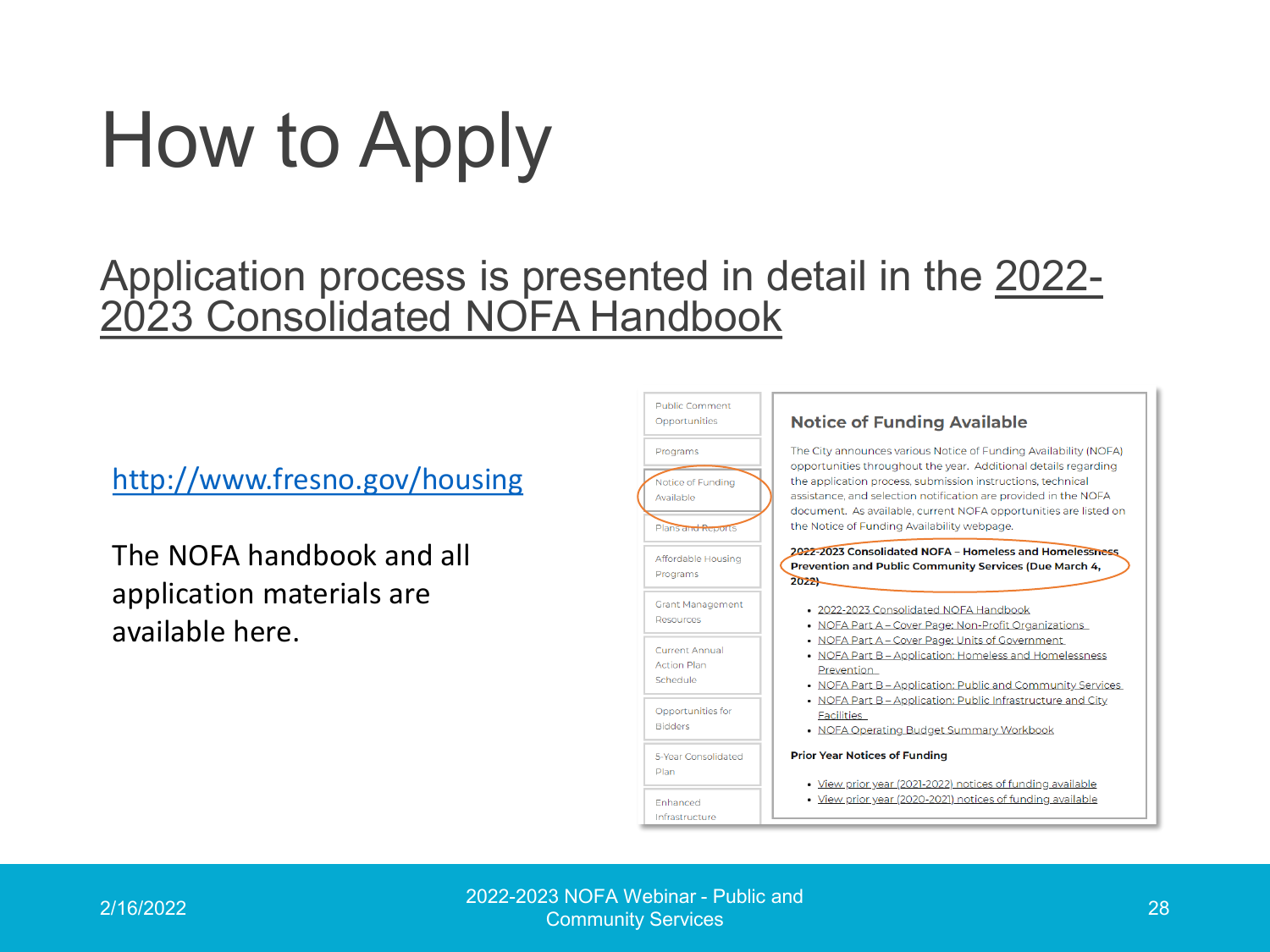## How to Apply

All applicants must submit at least one NOFA Part A: Cover Page including all required attachments.

- 501(c)(3) IRS determination of exemption letter
- Articles of incorporation
- Bylaws
- Statement and designation by foreign corporation (required of out-of-state corporations only)
- List of Directors and Officers
- Most recent audited financial statements
- Indirect Cost Rate Agreement with Federal Cognizant Agency (required if applicant seeks to charge an indirect cost rate greater than 10 percent of modified total direct costs)
- Resolution of Board of Directors authorizing the application and naming the person or persons authorized to sign the application (required by March 19, 2021)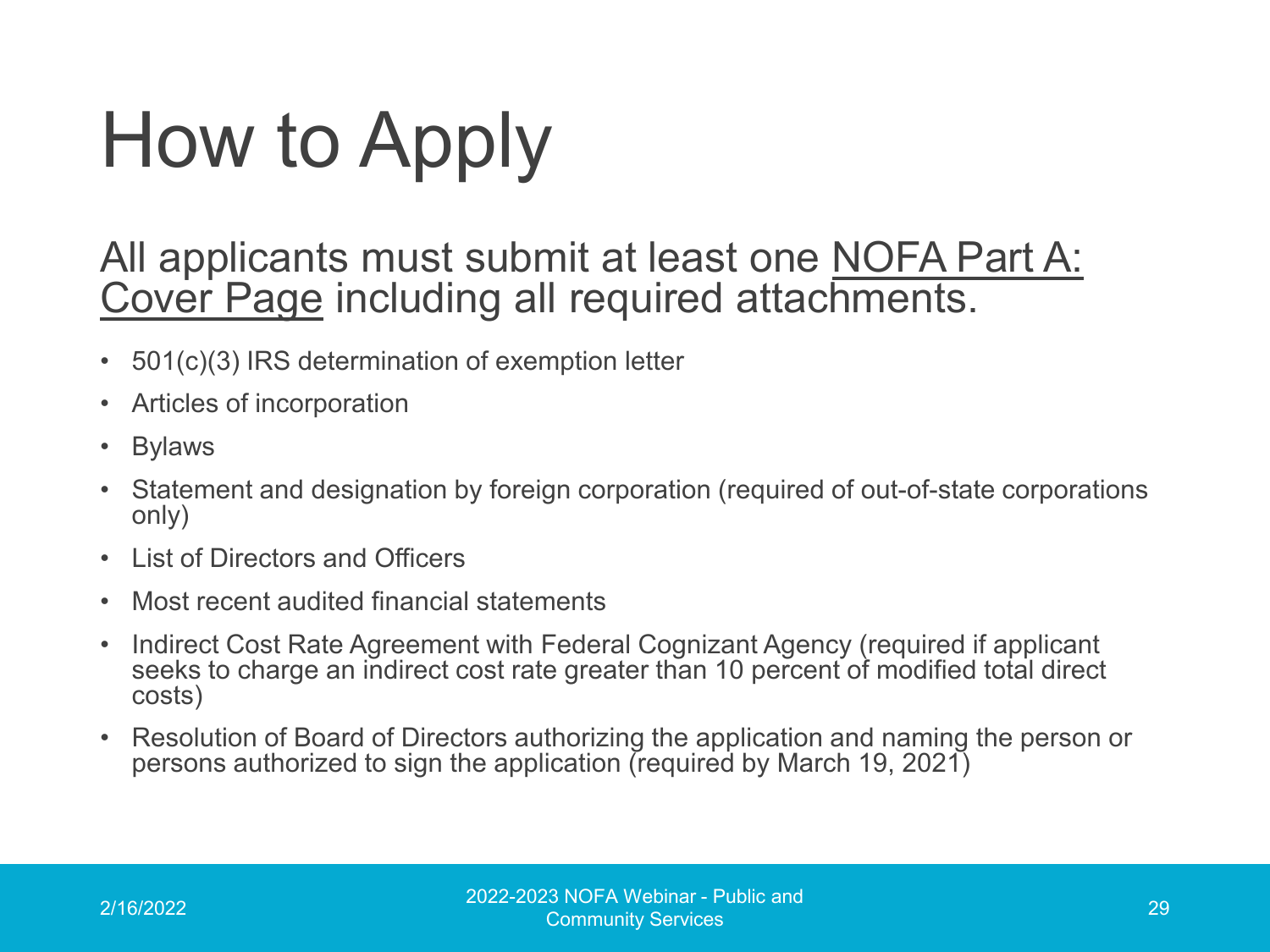# How to Apply

#### Specific program information submitted on NOFA Part B: Application.

- An organization may submit one or more Part B Applications
- Each Application Part B should include only one program
- Required Attachments:
	- Program-Level Operating Budget Summary
	- Procurement Policy
- Optional Attachments:
	- Funding commitment letters (for other sources of funding of specific program)
	- Maximum 2 letters of support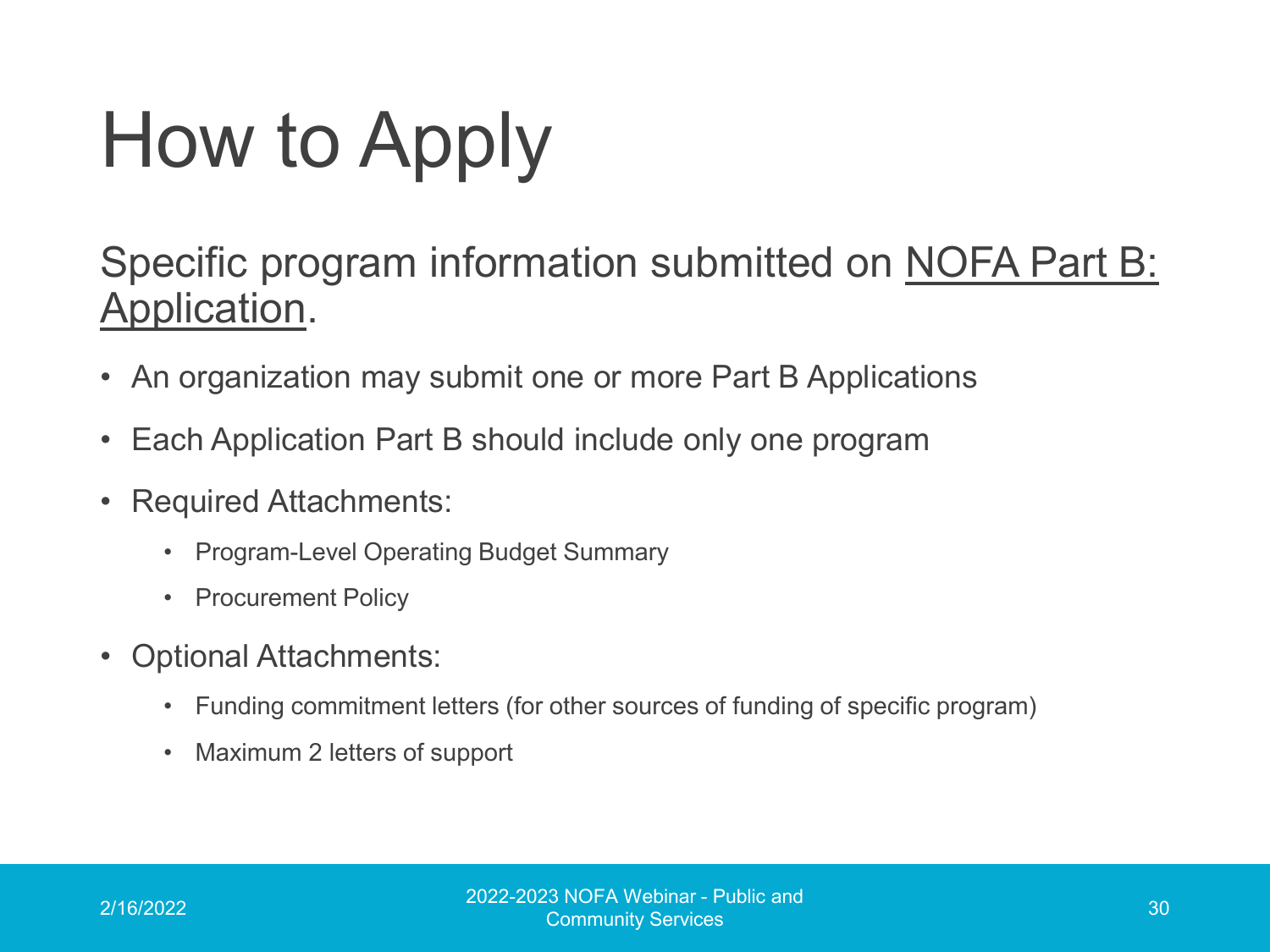#### Application Timeline (dates subject to change)

| <b>Tentative Dates</b>                   | <b>Activity</b>                                                                                                                                                                                                                                                                                         |  |  |
|------------------------------------------|---------------------------------------------------------------------------------------------------------------------------------------------------------------------------------------------------------------------------------------------------------------------------------------------------------|--|--|
| February 4, 2022                         | Release of Consolidated NOFA                                                                                                                                                                                                                                                                            |  |  |
| February 15, 2022                        | NOFA Webinar: Application Process; Eligibility, Threshold, and Federal Requirements                                                                                                                                                                                                                     |  |  |
| $2:00 - 3:30$ PM                         | Email <b>HCDD@fresno.gov</b> to register for webinars                                                                                                                                                                                                                                                   |  |  |
| February 16, 2022<br>$2:00 - 3:00$ PM    | NOFA Webinar - Non-Profit Public Services                                                                                                                                                                                                                                                               |  |  |
| February 17, 2022<br>$2:00 - 3:00$ PM    | NOFA Webinar - Homeless & Homelessness Prevention                                                                                                                                                                                                                                                       |  |  |
| March 4, 2022<br>$4:00$ PM               | NOFA Applications Due to City                                                                                                                                                                                                                                                                           |  |  |
| March 18, 2022                           | Resolutions authorizing application submission due to the City                                                                                                                                                                                                                                          |  |  |
| March 18, 2022                           | Draft 2022-2023 Annual Action Plan Published for 30-day Public Comment (including proposed<br>NOFA subrecipients)                                                                                                                                                                                       |  |  |
| April 28, 2022                           | City Council Consideration of 2022-2023 Annual Action Plan & Authorization of Subrecipient<br>Agreements                                                                                                                                                                                                |  |  |
| May 15, 2022                             | Annual Action Plan due to HUD                                                                                                                                                                                                                                                                           |  |  |
| Late Spring<br>(Target of June 30, 2021) | Program Leads will work with selected subrecipients to acquire any remaining documentation,<br>complete any required training, establish monitoring plans, conduct environmental studies, and<br>enter into subrecipient agreements (units of local government will receive Notice of Grant<br>Awards). |  |  |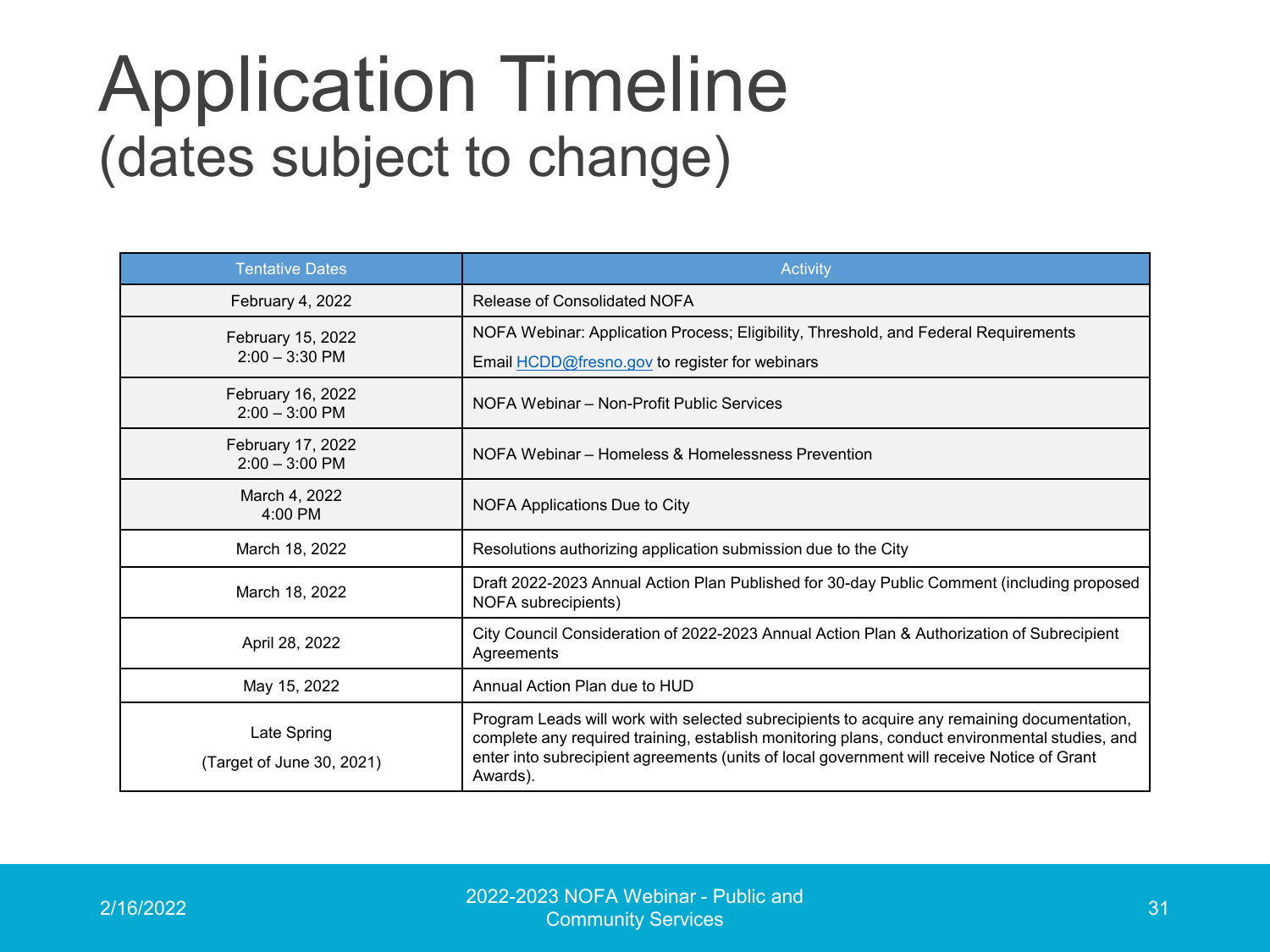#### Application Submission

#### Applications Due March 4, 2022 by 4:00 PM

Digital submission options:

- 1. Email [HCDD@fresno.gov](mailto:HCDD@fresno.gov) (attachments must be under 40 MB)
- 2. City FTP upload tool (instructions in handbook appendix)

We recommend you contact the Program Lead for your application upon submission, and contact [HCDD@fresno.gov](mailto:HCDD@fresno.gov) or 559-621-8300 if you do not receive email confirmation of your digital submission within one business day of submission.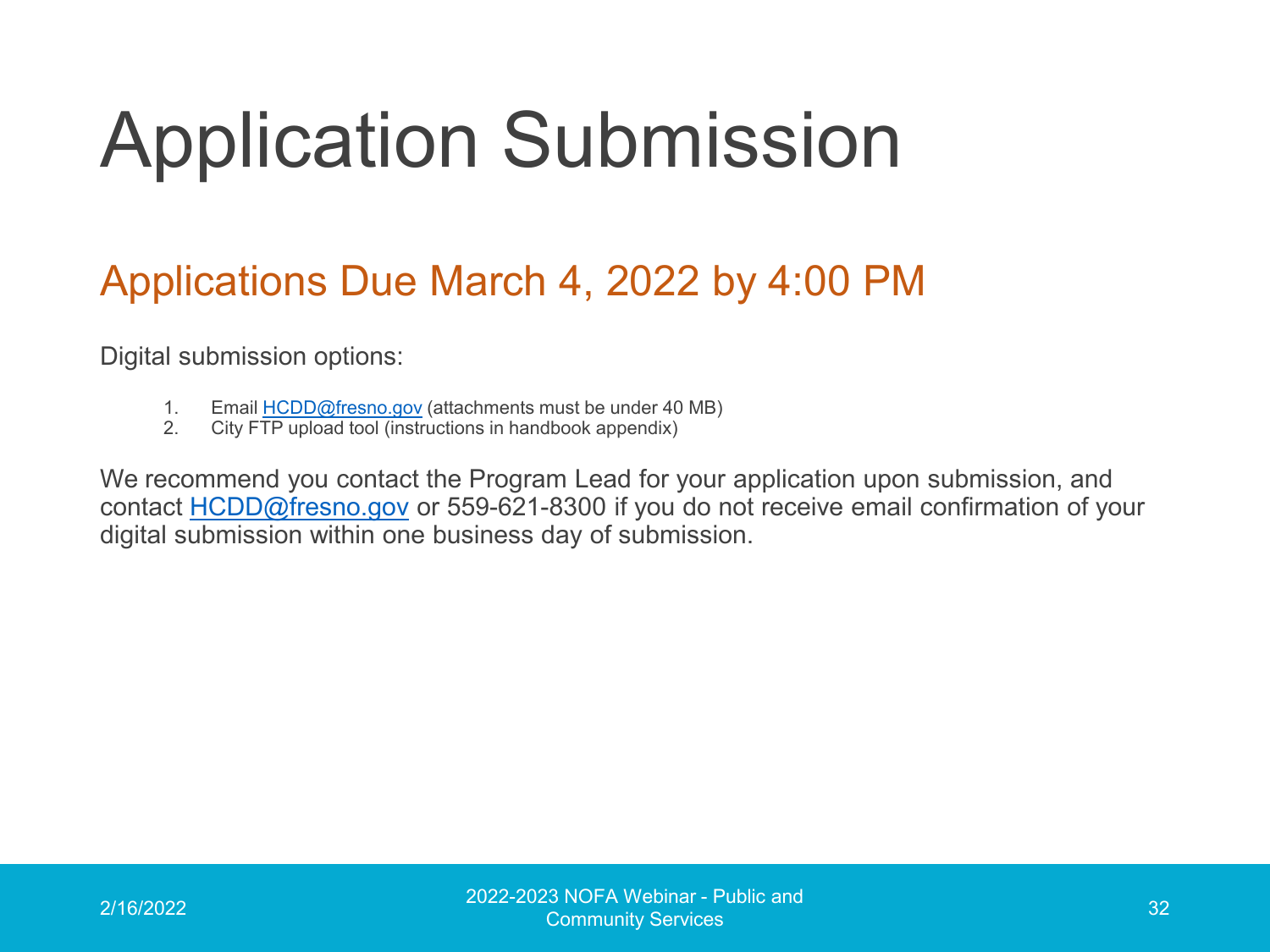### Additional Support

The Housing & Community Development Division is available to answer your questions. Please contact the program manager for your application to schedule oneon-one application support between February 22 and February 25.

- **Public and Community Services** Kimberly Archie, Senior Management Analyst, [Kimberly.archie@fresno.gov](mailto:Kimberly.archie@fresno.gov)
- **General Inquiries** [HCDD@fresno.gov](mailto:HCDD@fresno.gov)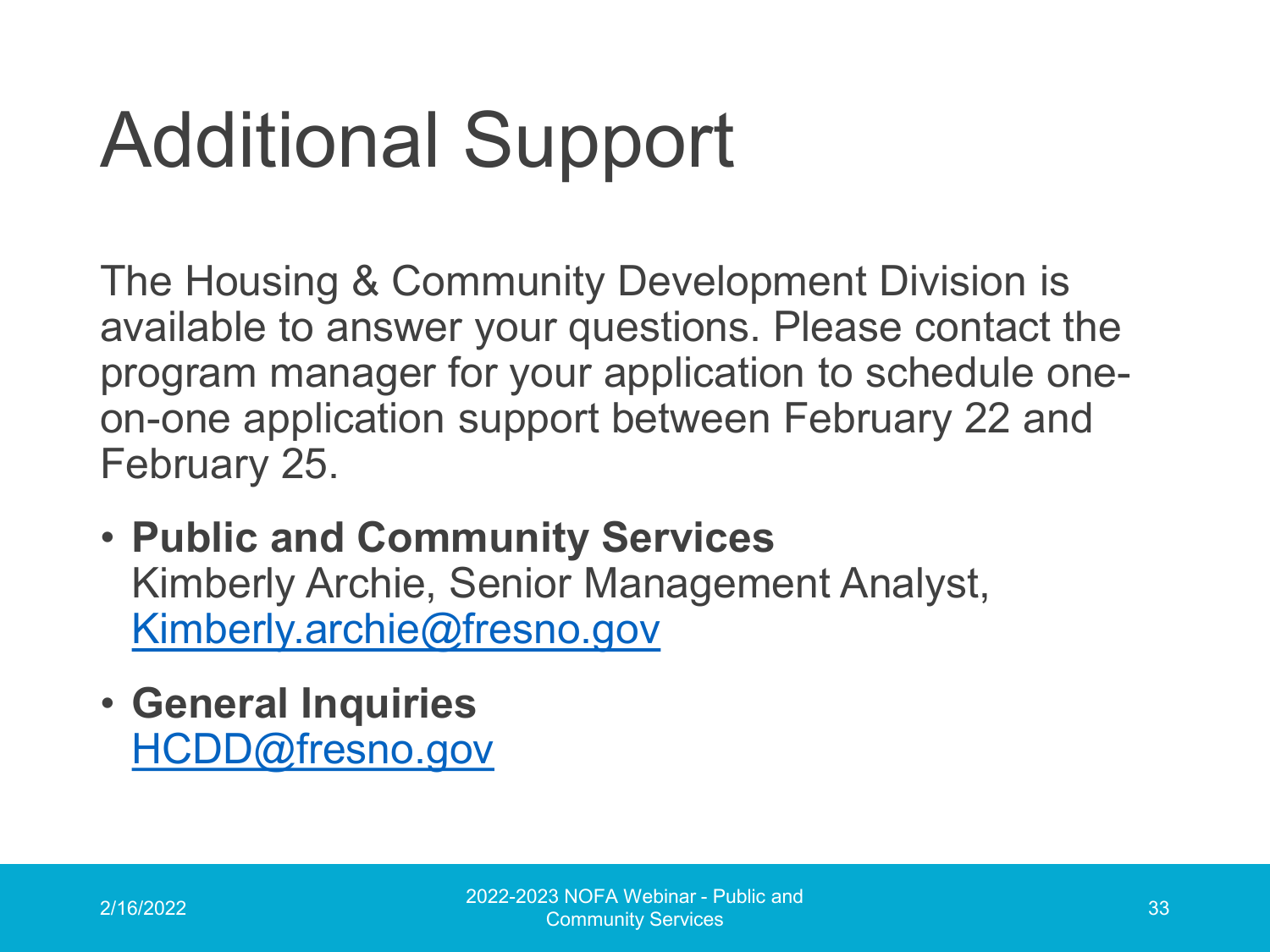#### Q&A

#### **Zoom Application:**

- Click icon labeled "Participants" at the bottom center of your screen
- At the bottom of the window on the right side of the screen, click the label "Raise Hand." Your digital hand will now be raised.

#### **Phone:**

- Press \*9 to be added to the queue
- Press \*6 to unmute your phone once called upon